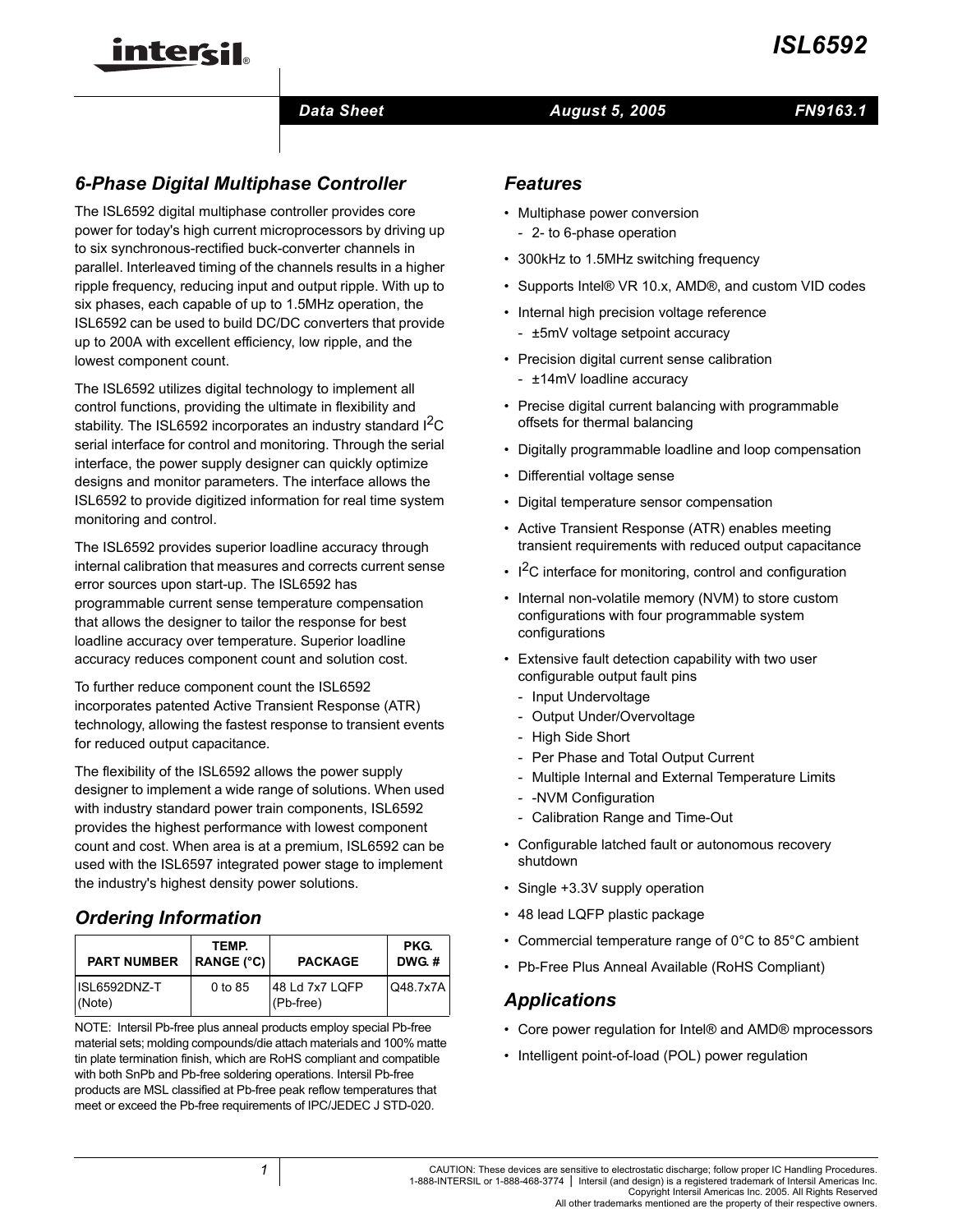## *Pinout*

**ISL6592 (LQFP)** TOP VIEW

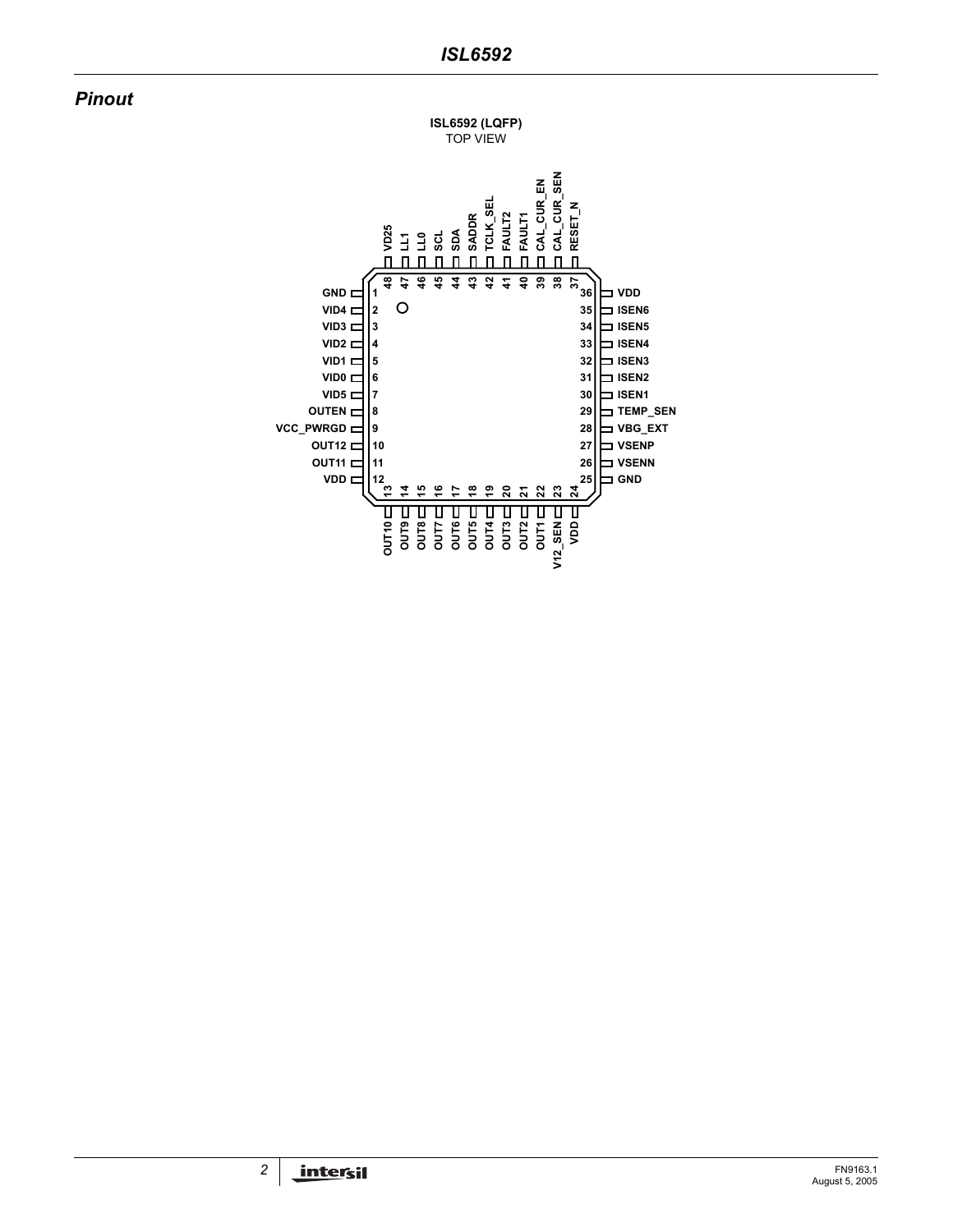## *Block Diagram*



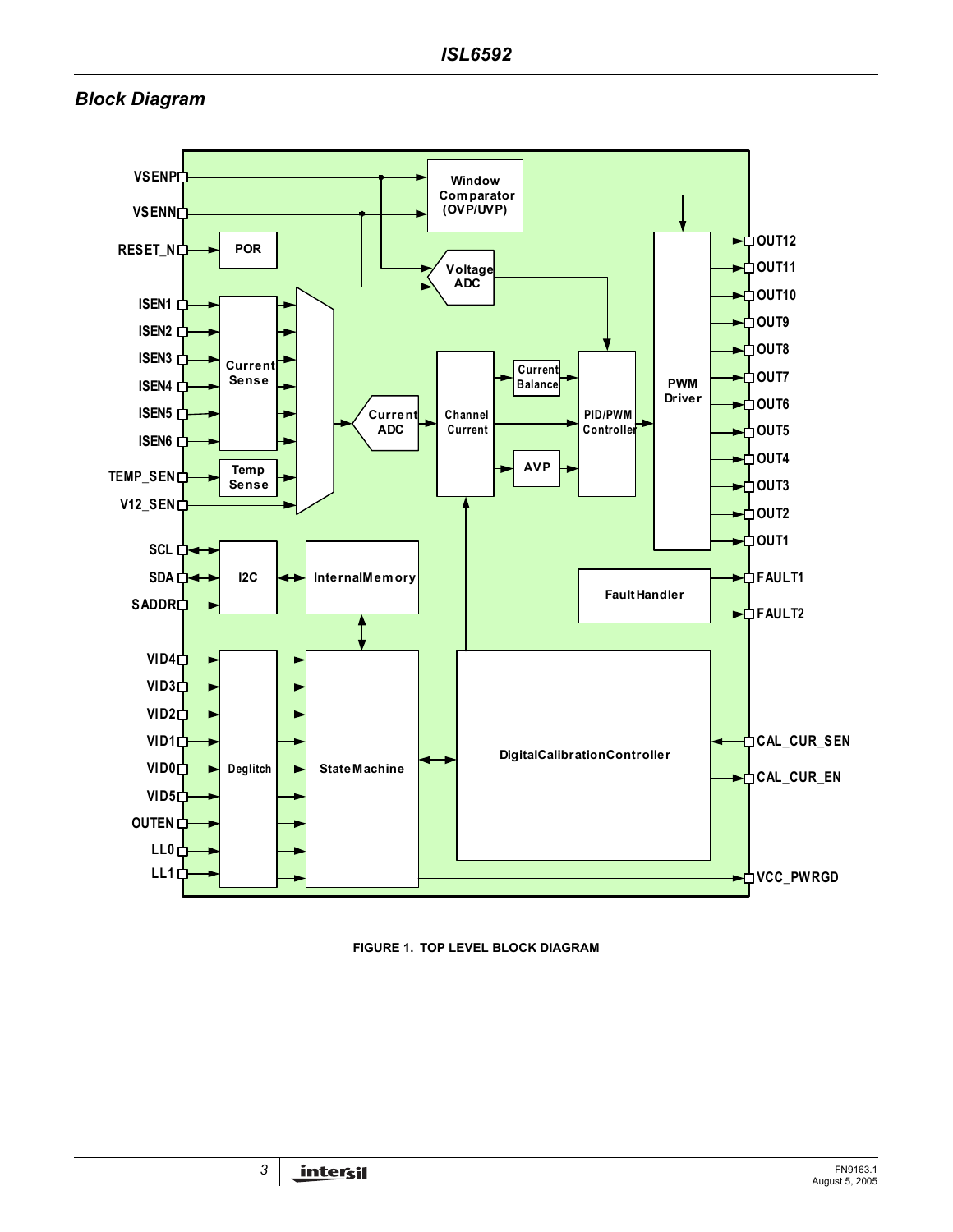## *Typical VRM Application*



#### **FIGURE 2. 6-PHASE VRM DESIGN WITH ISL6597**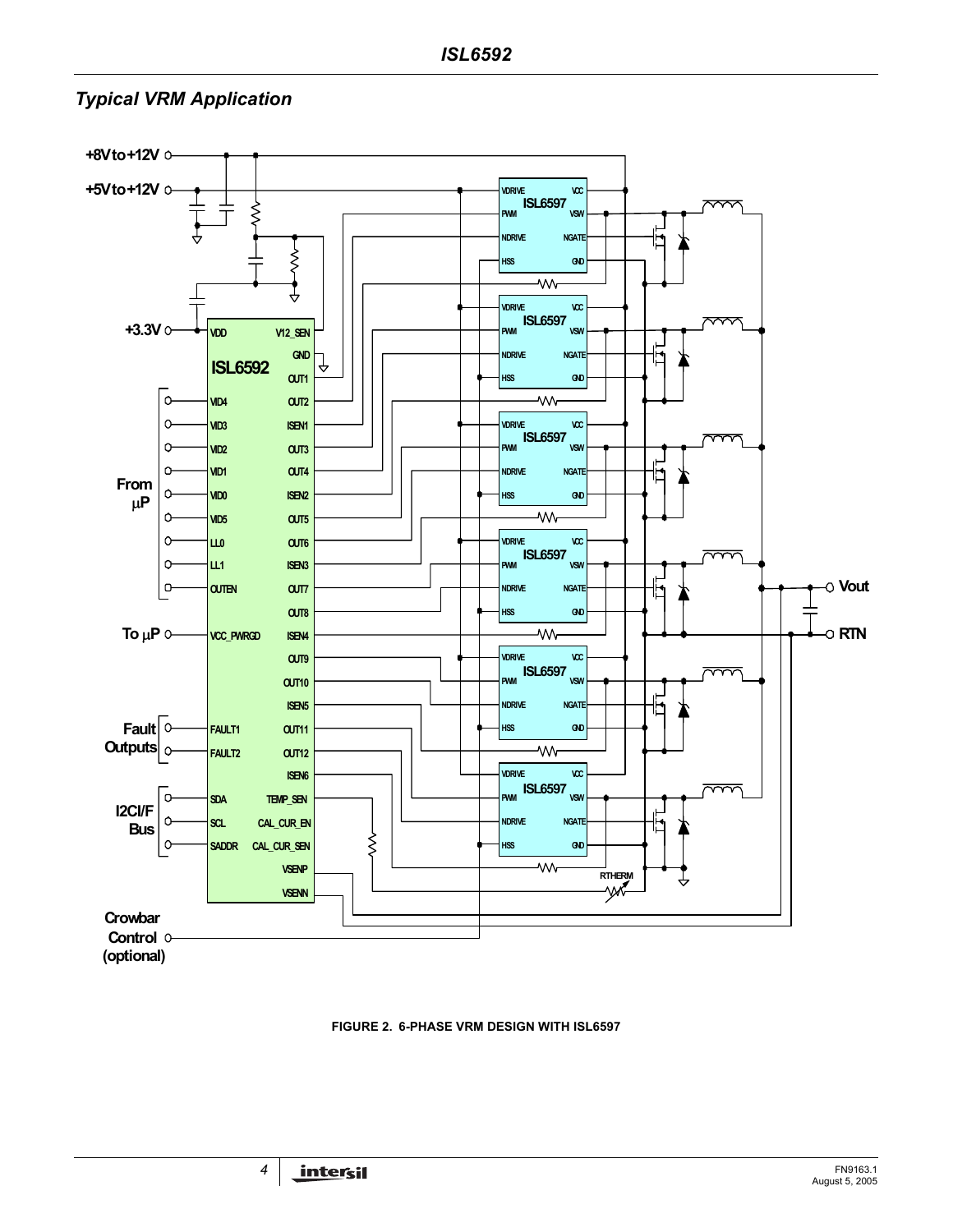#### **Absolute Maximum Ratings the Control of the Control of Thermal Information**

| <b>ESD Rating</b>                                        |
|----------------------------------------------------------|
| Human Body Model (Per MIL-STD-883 Method 3015.7)         |
|                                                          |
| Charged Device Model (Per EOS/ESD DS5.3, 4/14/93) 1,000V |
|                                                          |
|                                                          |

### **Operating Conditions**

| Supply Voltage Range (Typical) | +3.0V to +3.6V |
|--------------------------------|----------------|

| Thermal Resistance (Typical, Note 1)             | $\theta$ <sub>JA</sub> (°C/W) |
|--------------------------------------------------|-------------------------------|
| TQFP Package                                     | 48                            |
|                                                  |                               |
| Maximum Junction Temperature Range  0°C to 125°C |                               |
| Maximum Lead Temperature (Soldering 10s) 300°C   |                               |

*CAUTION: Stresses above those listed in "Absolute Maximum Ratings" may cause permanent damage to the device. This is a stress only rating and operation of the device at these or any other conditions above those indicated in the operational sections of this specification is not implied.*

NOTE:

1.  $\theta_{JA}$  is measured with the component mounted on a high effective thermal conductivity test board in free air. See Tech Brief TB379 for details.

# **Electrical Specifications**  $V_{DD} = +3.3V$ ,  $T_C = +85^{\circ}C$ , unless otherwise specified **PARAMETER** SYMBOL TEST CONDITIONS MIN TYP MAX UNITS **VDD SUPPLY**  Nominal supply current  $VDD = +3.3V$ , ISEN[6:1] = -70µA 100 | 140 | mA **VID[5:0] INPUTS (Note 4)** Input low voltage VIL\_VID -0.3 0.4 V Input high voltage  $\vert$  V<sub>IH\_VID</sub> (Note 5) 0.8  $\vert$  5.5 V Input current (input voltage low)  $I_{\parallel L VID}$  VIN = 0.0V  $-75$  | 10 | µA Input current (input voltage high) IIH\_VID VIN = 3.5V -10 10 µA **OUTEN INPUT** Input low voltage  $V_{\rm IL\_OE}$  -0.3 0.4 V Input high voltage VIH\_OE 0.8 5.5 V Input current (input voltage low)  $I_{IL$  OE = 0.0V  $-75$  | 10 | µA Input current (input voltage high)  $\vert$   $\vert$   $\vert$   $\vert$  OE = 3.5V  $\vert$  -10  $\vert$   $\vert$  10  $\vert$   $\vert$   $\vert$ A **LL[1:0] INPUTS** Input low voltage  $V_{\mathsf{IL}_\mathsf{ILL}}$   $V_{\mathsf{IL}_\mathsf{ILL}}$   $V_{\mathsf{ILL}}$ Input high voltage and the view of  $V_{\text{H}}$  put and the view of  $\sim$  0.8  $\mid$  V v Input current (input voltage low)  $I_{\text{IL LL}}$  LL(X) = 0.0V  $-20$  -30 |  $\mu$ A Input current (input voltage high) IIH\_LL LL(X) = 1.20V 15 25 µA **SDA, SCL INPUTS** Input low voltage  $V_{\mathsf{IL\_S}}$   $V_{\mathsf{IL\_S}}$  and  $V$ Input high voltage  $V_{\text{H-S}}$   $V_{\text{H-S}}$   $2.4$  5.5 V Input current, input voltage low  $I_{\parallel}$  s  $\vert$  VIN = 0.0V  $\vert$  -10  $\vert$  pA Input current, input voltage high  $I_{\text{IH-S}}$  VIN = 3.5V  $\vert$  -10  $\vert$  10  $\vert$   $\mu$ A Output low voltage and the V<sub>OL</sub> Open drain output, I<sub>LOAD</sub> = +5mA contract contract and the V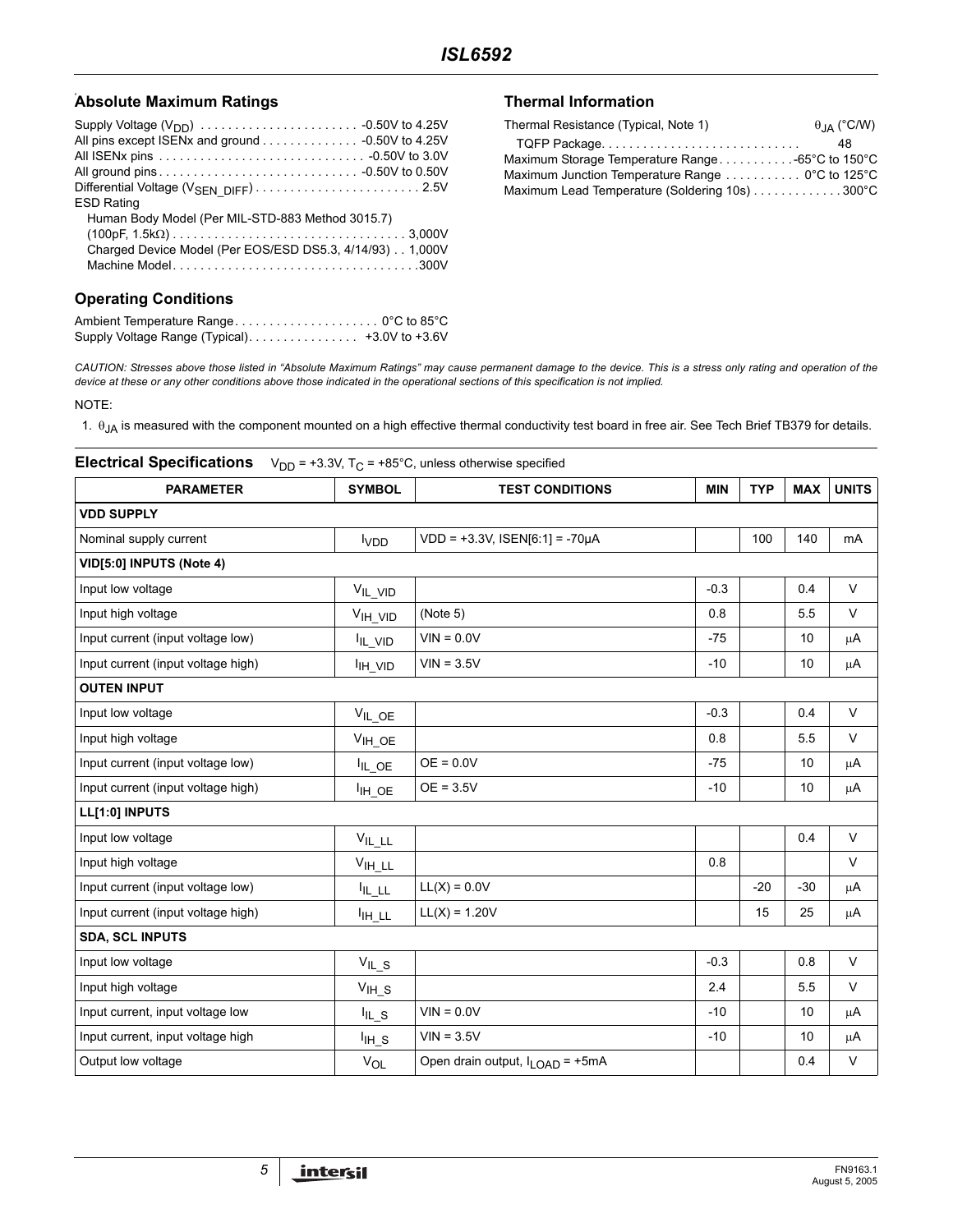**Electrical Specifications**  $V_{DD} = +3.3V$ ,  $T_C = +85^{\circ}C$ , unless otherwise specified **(Continued)** 

| <b>PARAMETER</b>                    | <b>SYMBOL</b>           | <b>TEST CONDITIONS</b>                                               | <b>MIN</b> | <b>TYP</b> | <b>MAX</b>   | <b>UNITS</b> |
|-------------------------------------|-------------------------|----------------------------------------------------------------------|------------|------------|--------------|--------------|
| SADDR, RESET_N INPUTS               |                         |                                                                      |            |            |              |              |
| Input low voltage                   | $V_{IL\_S}$             |                                                                      | $-0.3$     |            | 0.5          | V            |
| Input high voltage                  | $V_{IH_S}$              |                                                                      | 2.8        |            | 3.6          | V            |
| Input current, input voltage low    | $I_{IL\_S}$             | $VIN = 0.0V$                                                         | $-75$      |            | $-10$        | μA           |
| Input current, input voltage high   | $I_{H_S}$               | $VIN = 3.5V$                                                         | $-10$      |            | 10           | μA           |
| <b>VSENP, VSENN INPUTS</b>          |                         |                                                                      |            |            |              |              |
| <b>VSENN</b> voltage                | <b>V<sub>SENN</sub></b> | (Note 6)                                                             |            | ±0.3       |              | V            |
| <b>Bandwidth</b>                    |                         |                                                                      |            | 1.5        |              | <b>MHz</b>   |
| VSENP input current                 | <b>I<sub>IN</sub></b>   | $VSENP = 1.6V$                                                       | $-10$      |            | $+10$        | μA           |
| VSENN input current                 | <b>I<sub>IN</sub></b>   | $VSENN = 0V$                                                         | $-10$      |            | $+10$        | μA           |
| <b>ISEN[6:1] INPUTS</b>             |                         |                                                                      |            |            |              |              |
| Input current range                 | $I_{IN}$                |                                                                      | $-275$     |            | $-10$        | μA           |
| Bias voltage accuracy               |                         | Programmable from 25mV to 150mV                                      | $-18$      |            | $+18$        | mV           |
| Input resistance                    | $R_{IN}$                |                                                                      |            | 100        |              | Ω            |
| Clamp voltage                       |                         | $I_{IN}$ = 20mA                                                      |            | 1.65       |              | V            |
| I-Sense amplifier linearity error   | INL <sub>SA</sub>       | $T_A = 25^{\circ}C$                                                  |            |            | 1.6          | %            |
|                                     |                         | $T_A = 0$ to 85°C, (Note 6)                                          |            | 2          |              | %            |
| Current conversion ADC error        | <b>INLIADC</b>          | $T_A = 25^{\circ}C$                                                  |            |            | $\mathbf{2}$ | $\%$         |
|                                     |                         | $T_A = 0$ to 85°C, (Note 6)                                          |            | 2.2        |              | $\%$         |
| TEMP_SEN INPUT                      |                         |                                                                      |            |            |              |              |
| <b>Bias Voltage</b>                 | V <sub>BIAS</sub>       | $I_{IN}$ = -20 $\mu$ A                                               |            | 295        |              | mV           |
| Input Current Range                 | <b>I<sub>IN</sub></b>   |                                                                      | $-275$     |            | $-10$        | μA           |
| Input resistance                    | $R_{IN}$                |                                                                      |            | 200        |              | Ω            |
| V12_SEN INPUT                       |                         |                                                                      |            |            |              |              |
| Voltage threshold                   | V <sub>TH</sub>         |                                                                      | 0.91       |            | 1.09         | $\sf V$      |
| CAL_CUR_SEN INPUT                   |                         |                                                                      |            |            |              |              |
| Sensed voltage                      |                         | $R_{\text{SEN}}$ = 20 to 100m $\Omega$ , $I_{\text{CAL}}$ = 2 to 10A | 0.17       |            | 0.24         | V            |
| <b>RESET_N</b>                      |                         |                                                                      |            |            |              |              |
| Input low voltage                   | $V_{IL}$                |                                                                      | $-0.3$     |            | 0.8          | V            |
| Input high voltage                  | V <sub>IH</sub>         |                                                                      | 2.4        |            | 3.6          | V            |
| Input current, input voltage low    | Ι'n.                    | $V_{IN} = 0.0V$                                                      | $-75$      |            | $-10$        | μA           |
| Input current, input voltage high   | Iін                     | $V_{IN} = 3.5V$                                                      | $-10$      |            | 10           | μA           |
| OUT[12:1] OUTPUTS (PWM, NDRIVE)     |                         |                                                                      |            |            |              |              |
| Output low voltage                  | $V_{OL}$                | $I_{LOAD}$ = +5mA                                                    |            |            | 0.4          | $\sf V$      |
| Output high voltage                 | V <sub>OH</sub>         | $I_{LOAD}$ = -5mA                                                    | 2.4        |            |              | V            |
| Output current, output voltage Hi-Z | $I_{OZ}$                | $V_{OUT} = 1.65V$                                                    | $-10$      |            | 10           | μA           |
| FAULT1, FAULT2                      |                         |                                                                      |            |            |              |              |
| Output low voltage                  | <b>V<sub>OL</sub></b>   | $I_{LOAD} = \pm 5mA$                                                 |            |            | 0.4          | V            |
| Output current, output voltage Hi-Z | $I_{OZ}$                | $V_{OUT} = 1.65V$                                                    | $-10$      |            | 10           | $\mu$ A      |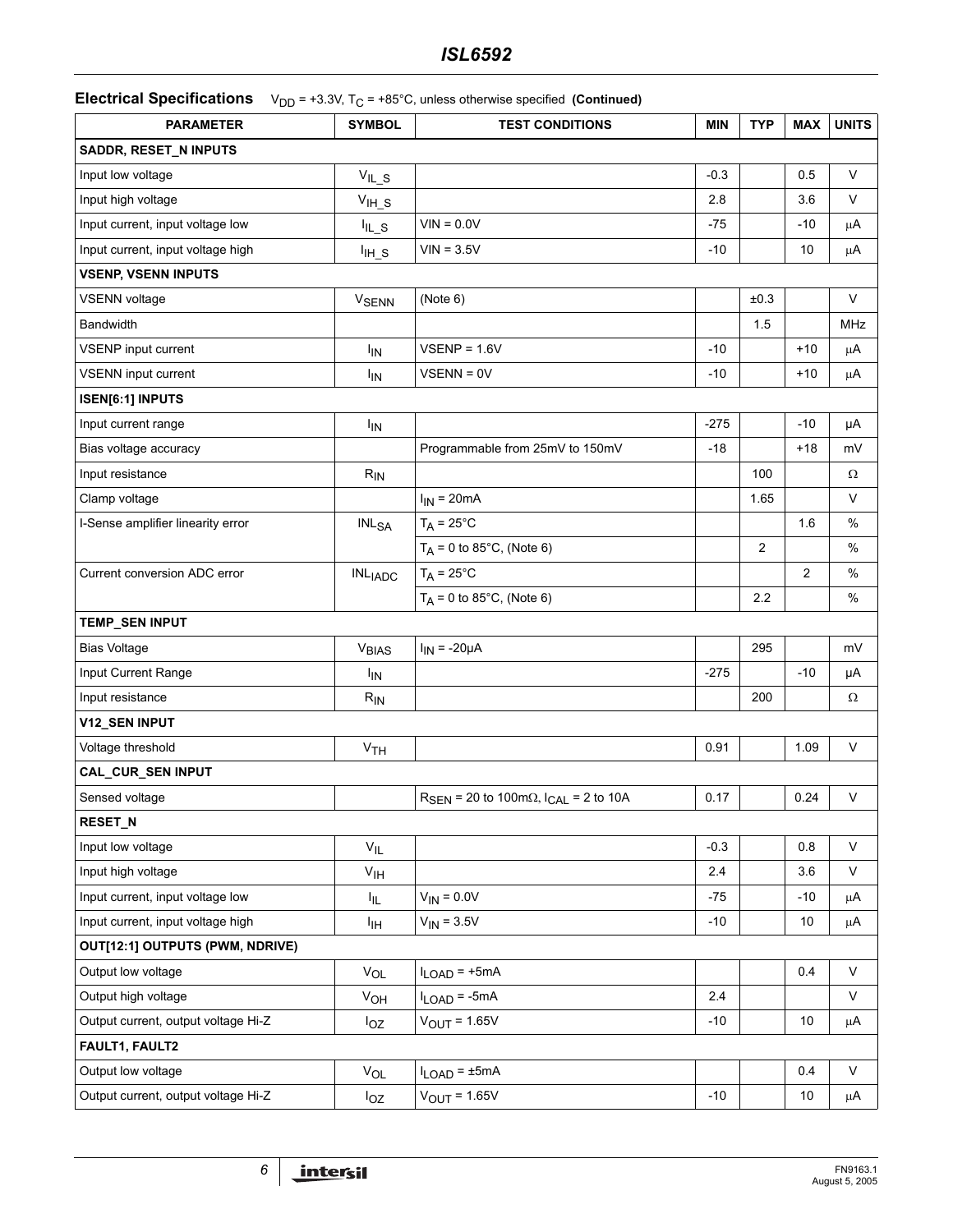## *ISL6592*

#### **Electrical Specifications** V<sub>DD</sub> = +3.3V, T<sub>C</sub> = +85°C, unless otherwise specified (Continued)

| <b>PARAMETER</b>                 | <b>SYMBOL</b>             | <b>TEST CONDITIONS</b>                              | <b>MIN</b>     | <b>TYP</b> | <b>MAX</b> | <b>UNITS</b> |
|----------------------------------|---------------------------|-----------------------------------------------------|----------------|------------|------------|--------------|
| VCC_PWRGD OUTPUT (Note 2)        |                           |                                                     |                |            |            |              |
| Output low voltage               | VOL                       | Open drain output, I <sub>LOAD</sub> = +5mA         |                |            | 0.4        | $\vee$       |
| CAL CUR EN                       |                           |                                                     |                |            |            |              |
| Output low voltage               | $V_{OL}$                  | $I_{LOAD}$ = +500 $\mu$ A                           |                |            | 0.4        | $\vee$       |
| Output high voltage              | V <sub>OH</sub>           | $I_{LOAD}$ = -1mA                                   | 2.8            |            |            | V            |
| <b>SETPOINT ACCURACY</b>         |                           |                                                     |                |            |            |              |
| Setpoint accuracy                | <b>V<sub>REF</sub></b>    | $VID = 1.20V, T_A = 25°C$                           |                | ±8         |            | mV           |
|                                  |                           | VID = 0.85 to 1.60V, $T_A$ = 0 to 85°C, (Note 6)    |                | ±10        |            | mV           |
| Voltage conversion gain error    | G <sub>REF</sub>          | $T_A = 25^{\circ}C$                                 |                |            | 0.5        | $\%$         |
|                                  |                           | $T_A = 0$ to 85°C, (Note 6)                         |                | 0.75       |            | $\%$         |
| Voltage conversion ADC error INL | <b>INL<sub>VADC</sub></b> | $T_A = 25^{\circ}C$                                 |                |            | 8.5        | mV           |
|                                  |                           | $T_A = 0$ to 85°C, (Note 6)                         |                | 9          |            | mV           |
| <b>SWITCHING FREQUENCY</b>       |                           |                                                     |                |            |            |              |
| Frequency accuracy               | $F_{SW}$                  | Range: 100kHz to 2MHz, (Note 7)                     |                |            |            |              |
|                                  |                           | $T_A = 25^{\circ}C$                                 | $-5$           |            | 5          | $\%$         |
|                                  |                           | $VDD = +3.0V$ to +3.6V, $T_A = 0$ to 85°C, (Note 6) |                | ±10        |            | $\%$         |
| <b>FAULT MONITORS</b>            |                           |                                                     |                |            |            |              |
| IUVP lockout threshold (Note 3)  | VILIVP                    | 0.25V/LSB                                           | $\overline{2}$ |            | 12         | V            |
| OUVP threshold voltage (Note 3)  | VOUVP                     |                                                     | 0.49           | 0.60       | 0.71       | V            |
| OOVP threshold accuracy (Note 3) | VOOVP                     | Programmable from 0.225V to 1.80V (Note 8)          | $-25$          |            | $+25$      | mV           |
| Internal OTP threshold range     |                           | See PTAT shut_down in Table 5                       |                |            |            |              |
| Internal OTP threshold accuracy  |                           |                                                     |                | ±10        |            | $^{\circ}C$  |

NOTES:

2. Open drain output. Contains an active pull-down such that VCC\_PWRGD < 0.8V with no +3.3V supplied.

3. Setting is programmable.

4. An open input will float to the logic-1 state. This feature is not intended as a replacement for an external pull-up resistor when the input is driven by an open-drain driver.

5. V<sub>IH</sub>(max) is guaranteed but not tested. Input current is typically less than 2mA at V<sub>IH</sub> = +5V. In applications requiring +5.5V tolerance, the device must be driven by an open drain or open collector source with a pull-up resistance of no less than 1kΩ.

6. Guaranteed, but not tested in production.

7. Setting is programmable.

8. Guaranteed by calibration during production test.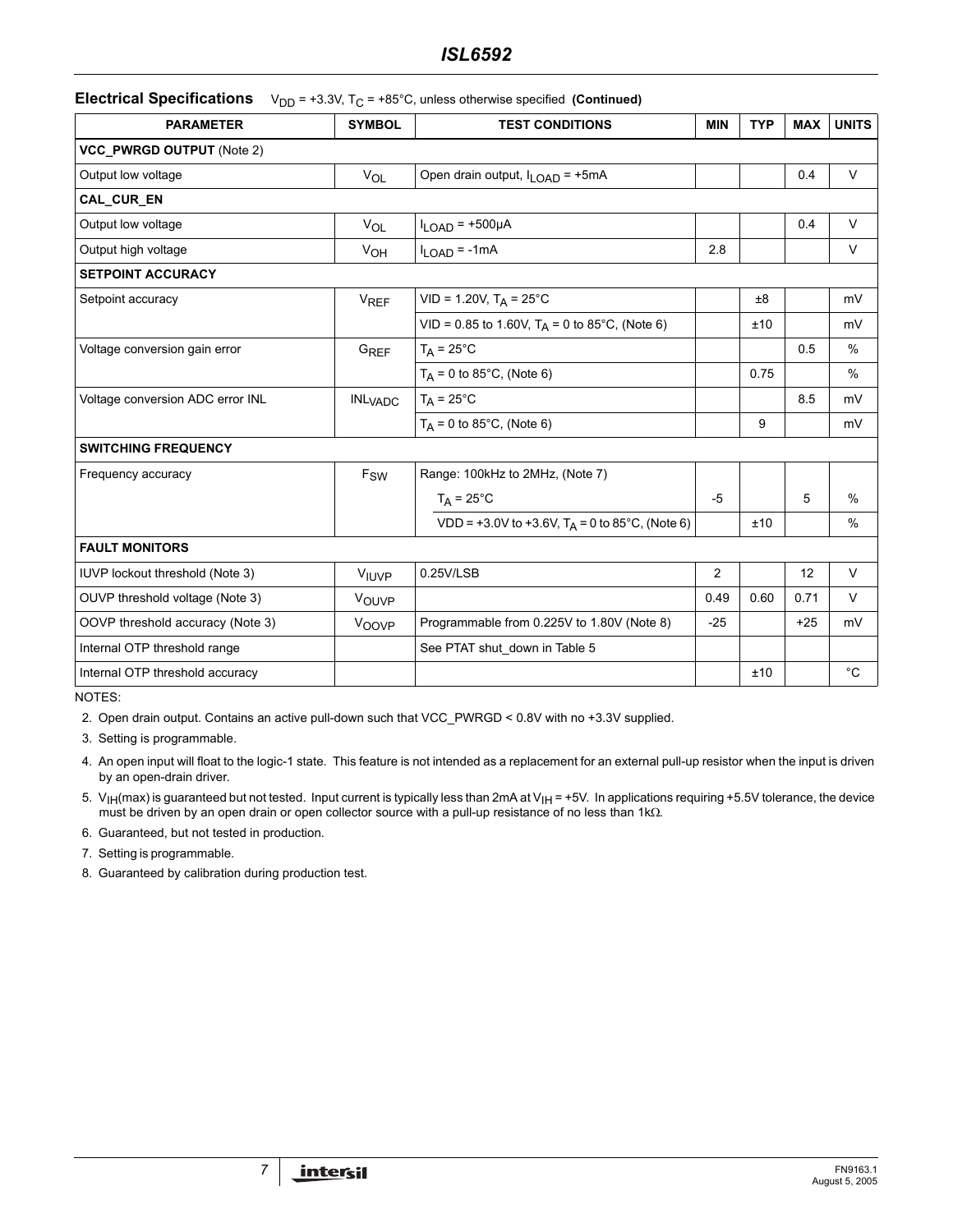## *Pin Description*

| PIN# | NAME              | I/O          | <b>TYPE</b> | <b>DESCRIPTION</b>                                                                                                                                                                                                                                                                                                                                                                                                                                                                                     |
|------|-------------------|--------------|-------------|--------------------------------------------------------------------------------------------------------------------------------------------------------------------------------------------------------------------------------------------------------------------------------------------------------------------------------------------------------------------------------------------------------------------------------------------------------------------------------------------------------|
| 1    | <b>GND</b>        |              | <b>GND</b>  | Ground                                                                                                                                                                                                                                                                                                                                                                                                                                                                                                 |
| 2    | VID <sub>4</sub>  | $\mathbf{I}$ | 1.2V CMOS   | Bit 4 of processor voltage identification word (MSB)                                                                                                                                                                                                                                                                                                                                                                                                                                                   |
| 3    | VID <sub>3</sub>  |              | 1.2V CMOS   | Bit 3 of processor voltage identification word                                                                                                                                                                                                                                                                                                                                                                                                                                                         |
| 4    | VID <sub>2</sub>  |              | 1.2V CMOS   | Bit 2 of processor voltage identification word                                                                                                                                                                                                                                                                                                                                                                                                                                                         |
| 5    | VID <sub>1</sub>  | -1           | 1.2V CMOS   | Bit 1 of processor voltage identification word                                                                                                                                                                                                                                                                                                                                                                                                                                                         |
| 6    | VID <sub>0</sub>  |              | 1.2V CMOS   | Bit 0 of processor voltage identification word (LSB of 5-bit VID word)                                                                                                                                                                                                                                                                                                                                                                                                                                 |
| 7    | VID <sub>5</sub>  |              | 1.2V CMOS   | Bit 5 of processor voltage identification word (LSB of 6-bit VID word)                                                                                                                                                                                                                                                                                                                                                                                                                                 |
| 8    | <b>OUTEN</b>      |              | 1.2V CMOS   | Processor output enable input signal used to command the regulator<br>output.<br>"1" $\rightarrow$ Regulator output voltage active<br>"0" $\rightarrow$ Regulator output voltage three-stated                                                                                                                                                                                                                                                                                                          |
| 9    | VCC_PWRGD         | $\circ$      | Open Drain  | Digital Controller power good control output signal to indicate the<br>regulator output voltage is within the specified range.<br>"1" $\rightarrow \mu$ P VCC > 90% of target regulation voltage<br>"0" $\rightarrow \mu$ P VCC < 90% of target regulation voltage                                                                                                                                                                                                                                     |
| 10   | OUT <sub>12</sub> | $\circ$      | 3.3V CMOS   | Configurable PWM, NDRIVE, ATRH or ATRL output (see Table 3)                                                                                                                                                                                                                                                                                                                                                                                                                                            |
| 11   | OUT <sub>11</sub> | O            | 3.3V CMOS   | Configurable PWM, NDRIVE, ATRH or ATRL output (see Table 3)                                                                                                                                                                                                                                                                                                                                                                                                                                            |
| 12   | <b>VDD</b>        | $\mathbf{I}$ | <b>VDD</b>  | 3.3V power supply connection                                                                                                                                                                                                                                                                                                                                                                                                                                                                           |
| 13   | OUT <sub>10</sub> | $\circ$      | 3.3V CMOS   | Configurable PWM, NDRIVE, ATRH or ATRL output (see Table 3)                                                                                                                                                                                                                                                                                                                                                                                                                                            |
| 14   | OUT <sub>9</sub>  | O            | 3.3V CMOS   | Configurable PWM, NDRIVE, ATRH or ATRL output (see Table 3)                                                                                                                                                                                                                                                                                                                                                                                                                                            |
| 15   | OUT8              | O            | 3.3V CMOS   | Configurable PWM, NDRIVE, ATRH or ATRL output (see Table 3)                                                                                                                                                                                                                                                                                                                                                                                                                                            |
| 16   | OUT7              | $\circ$      | 3.3V CMOS   | Configurable PWM, NDRIVE, ATRH or ATRL output (see Table 3)                                                                                                                                                                                                                                                                                                                                                                                                                                            |
| 17   | OUT6              | O            | 3.3V CMOS   | Configurable PWM, NDRIVE, ATRH or ATRL output (see Table 3)                                                                                                                                                                                                                                                                                                                                                                                                                                            |
| 18   | OUT5              | O            | 3.3V CMOS   | Configurable PWM, NDRIVE, ATRH or ATRL output (see Table 3)                                                                                                                                                                                                                                                                                                                                                                                                                                            |
| 19   | OUT4              | O            | 3.3V CMOS   | Configurable PWM, NDRIVE, ATRH or ATRL output (see Table 3)                                                                                                                                                                                                                                                                                                                                                                                                                                            |
| 20   | OUT <sub>3</sub>  | O            | 3.3V CMOS   | Configurable PWM, NDRIVE, ATRH or ATRL output (see Table 3)                                                                                                                                                                                                                                                                                                                                                                                                                                            |
| 21   | OUT <sub>2</sub>  | $\circ$      | 3.3V CMOS   | Configurable PWM, NDRIVE, ATRH or ATRL output (see Table 3)                                                                                                                                                                                                                                                                                                                                                                                                                                            |
| 22   | OUT1              | $\circ$      | 3.3V CMOS   | Configurable PWM, NDRIVE, ATRH or ATRL output (see Table 3)                                                                                                                                                                                                                                                                                                                                                                                                                                            |
| 23   | V12_SEN           | $\mathbf{I}$ | Analog      | 1/10 V12 voltage divider input. Used to guarantee valid input power<br>supply before starting up (undervoltage lockout)                                                                                                                                                                                                                                                                                                                                                                                |
| 24   | <b>VDD</b>        |              | <b>VDD</b>  | 3.3V power supply connection                                                                                                                                                                                                                                                                                                                                                                                                                                                                           |
| 25   | <b>GND</b>        |              | GND         | Ground                                                                                                                                                                                                                                                                                                                                                                                                                                                                                                 |
| 26   | <b>VSENN</b>      |              | Analog      | Negative regulator output voltage sense input.                                                                                                                                                                                                                                                                                                                                                                                                                                                         |
| 27   | <b>VSENP</b>      | $\mathsf{l}$ | Analog      | Positive regulator output voltage sense input.                                                                                                                                                                                                                                                                                                                                                                                                                                                         |
| 28   | VBG_EXT           | $\mathbf{I}$ | Analog      | optional external bandgap voltage (not used)                                                                                                                                                                                                                                                                                                                                                                                                                                                           |
| 29   | TEMP_SEN          | $\mathsf O$  | Analog      | External thermistor temperature sense. Connected to ground<br>through a negative TC thermistor, with series and shunt resistance<br>added to achieve desired range. TEMP_SEN is held at 150mV,<br>current through thermistor is measured by ADC. Effective ADC<br>range is 0 - 275µA in 4.3µA steps. User should avoid using the 4<br>codes at the extremes in order to avoid clipping the ADC. ADC code<br>is translated to temperature using an internal 4 segment piecewise<br>linear lookup table. |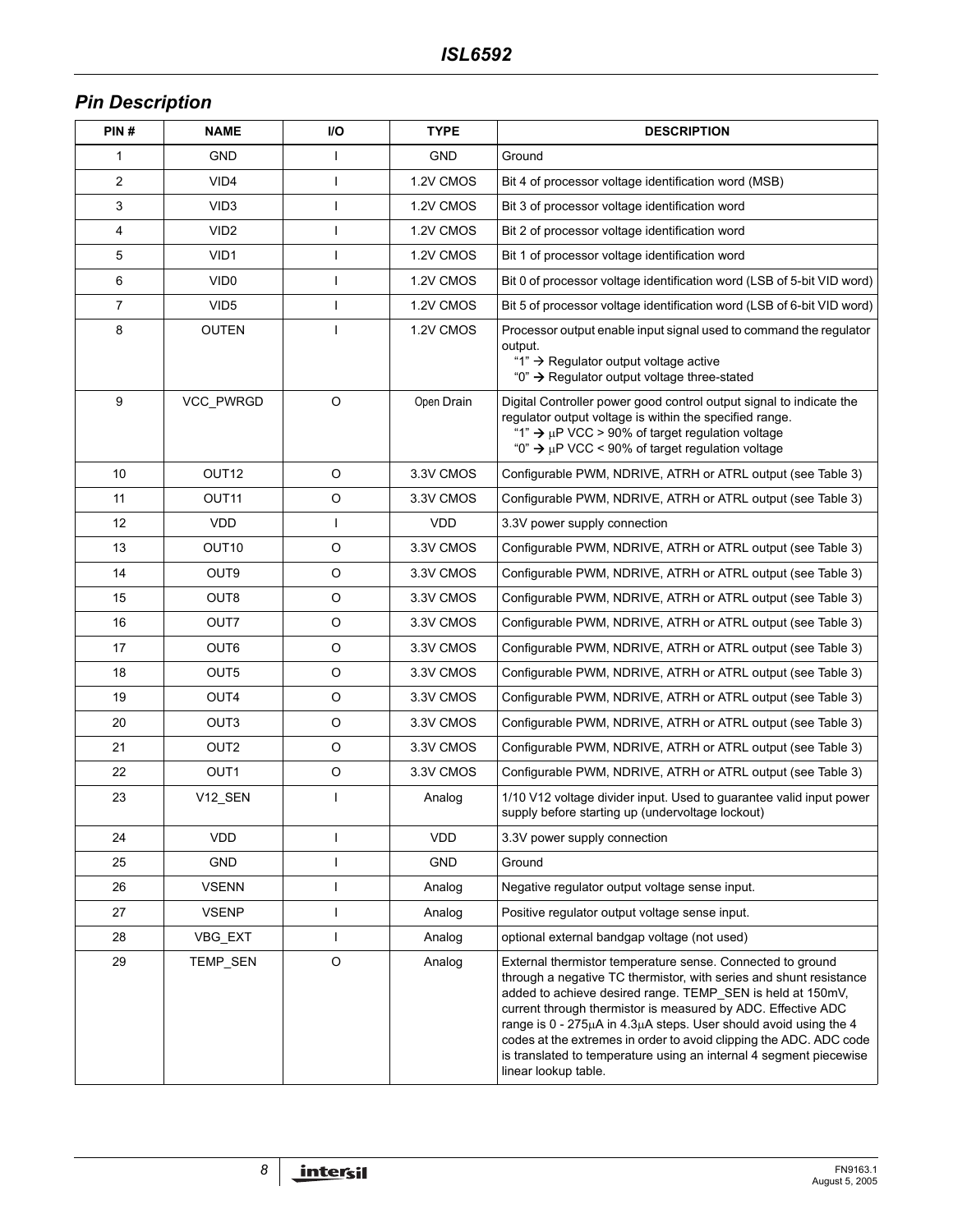# *Pin Description* (Continued)

| PIN# | <b>NAME</b>        | I/O          | <b>TYPE</b> | <b>DESCRIPTION</b>                                                                                                                                                                                                                                                                                                                                                                                                                           |
|------|--------------------|--------------|-------------|----------------------------------------------------------------------------------------------------------------------------------------------------------------------------------------------------------------------------------------------------------------------------------------------------------------------------------------------------------------------------------------------------------------------------------------------|
| 30   | ISEN <sub>1</sub>  | $\mathbf{I}$ | Analog      | Phase channel #1 ADC current sense input. This pin is held at a<br>virtual ground, with programmable offset from 25 to 300mV. An<br>external sense resistor is connected to the drain of the low side FET<br>so that its current may be determined. The current sourced from the<br>input is given by: ISEN = (Voffset - VRDSON)/RSEN1. Input current<br>is digitized with the ADC with an effective ADC range of 0-275µA in<br>4.3µA steps. |
| 31   | ISEN <sub>2</sub>  | $\mathbf{I}$ | Analog      | Phase channel #2 ADC current sense input. See ISEN1 for<br>description.                                                                                                                                                                                                                                                                                                                                                                      |
| 32   | ISEN3              | $\mathbf{I}$ | Analog      | Phase channel #3 ADC current sense input. See ISEN1 for<br>description.                                                                                                                                                                                                                                                                                                                                                                      |
| 33   | ISEN4              | I            | Analog      | Phase channel #4 ADC current sense input. See ISEN1 for<br>description.                                                                                                                                                                                                                                                                                                                                                                      |
| 34   | ISEN <sub>5</sub>  | $\mathbf{I}$ | Analog      | Phase channel #5 ADC current sense input. See ISEN1 for<br>description.                                                                                                                                                                                                                                                                                                                                                                      |
| 35   | ISEN <sub>6</sub>  | T            | Analog      | Phase channel #6 ADC current sense input. See ISEN1 for<br>description.                                                                                                                                                                                                                                                                                                                                                                      |
| 36   | <b>VDD</b>         | I            | <b>VDD</b>  | 3.3V power supply connection                                                                                                                                                                                                                                                                                                                                                                                                                 |
| 37   | RESET_N            | ı            | 3.3V CMOS   | Active low asynchronous system reset to place ISL6592 into default<br>state<br>"1" → asynchronous reset disabled<br>"0" → asynchronous reset enabled                                                                                                                                                                                                                                                                                         |
| 38   | CAL_CUR_SEN        | $\mathbf{I}$ | Analog      | Calibration current sense input. Measures the voltage across the<br>sense resistor. FET gate voltage is adjusted via an opamp loop such<br>that the voltage across the resistor is set at 100mV.                                                                                                                                                                                                                                             |
| 39   | CAL_CUR_EN         | $\circ$      | Analog      | Calibration current enable output. Drives the calibration FET gate<br>voltage to adjust its r <sub>DS(ON)</sub> such that voltage across the sense<br>resistor is set at 100 mV.                                                                                                                                                                                                                                                             |
| 40   | FAULT1             | $\circ$      | 3.3V CMOS   | Programmable fault indicator #1                                                                                                                                                                                                                                                                                                                                                                                                              |
| 41   | FAULT <sub>2</sub> | O            | 3.3V CMOS   | Programmable fault indicator #2                                                                                                                                                                                                                                                                                                                                                                                                              |
| 42   | TCLK_SEL           | $\mathbf{I}$ | 3.3V CMOS   | Tie to Ground for normal operation                                                                                                                                                                                                                                                                                                                                                                                                           |
| 43   | <b>SADDR</b>       | $\mathbf{I}$ | 3.3V CMOS   | I <sup>2</sup> C address LSB select<br>"1" → 1110001 selected<br>"0" → 1110000 selected                                                                                                                                                                                                                                                                                                                                                      |
| 44   | <b>SDA</b>         | $\mathbf{I}$ | 3.3V CMOS   | 1 <sup>2</sup> C interface serial data line.                                                                                                                                                                                                                                                                                                                                                                                                 |
| 45   | SCL                | L            | 3.3V CMOS   | <sup>2</sup> C interface serial clock line.                                                                                                                                                                                                                                                                                                                                                                                                  |
| 46   | LL0                | I            | 1.2V CMOS   | Processor load line select input control signal (MSB). Selects<br>regulator load line resistance.                                                                                                                                                                                                                                                                                                                                            |
| 47   | LL1                | $\mathbf{I}$ | 1.2V CMOS   | Processor load line select input control signal (LSB). Selects<br>requlator load line resistance.                                                                                                                                                                                                                                                                                                                                            |
| 48   | VD <sub>25</sub>   | $\mathbf{I}$ | Analog      | Decoupling capacitor for 2.5V internally generated voltage<br>0.01µF recommended, 0.1µF max                                                                                                                                                                                                                                                                                                                                                  |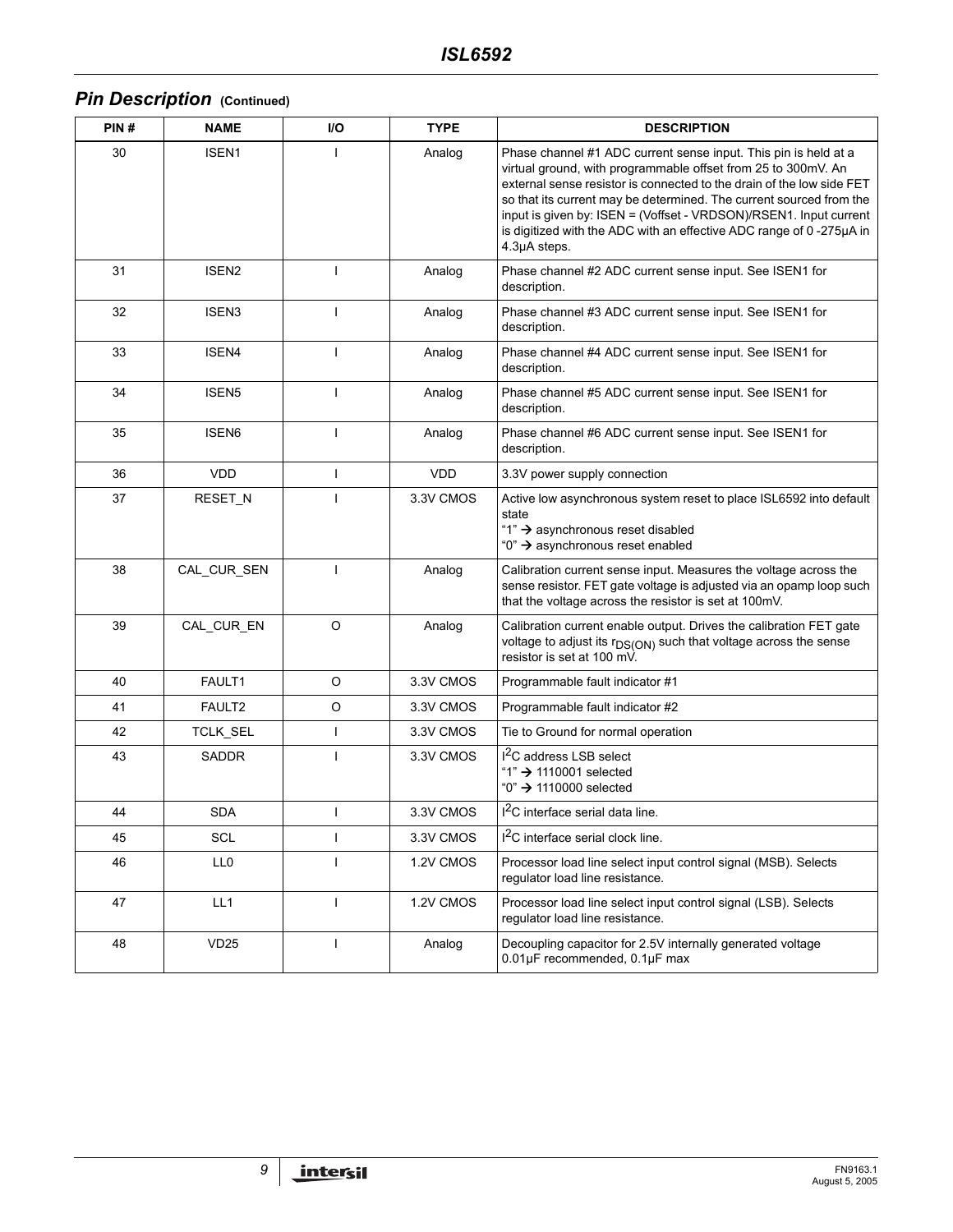## *General Description*

The ISL6592 is a digital multi-phase pulse width modulation controller integrated circuit for use in 2- to 6-phase synchronous buck converter CPU core supply power switching regulators. The device is optimized for delivering voltages from 0.8 to 1.6V at high current levels (120A+) with programmable PWM switching frequencies between 300kHz and 1.5MHz. The ISL6592 brings the benefit of digital control to voltage regulators targeting Intel® VRD/VRM 10.x, AMD® VRM 1.05, and similar applications.

The ISL6592 is designed to maximize value to the user by providing features, monitoring and performance to minimize the number of required off-chip components, work with a variety of widely available standard components, and to accommodate wider device tolerance mismatches than competing analog controller solutions.

The ISL6592 provides both ease-of-use and flexibility to the user. Major features include:

- Internal Voltage and Temperature Reference An internal factory trimmed ±0.5% voltage reference sets the VID DAC, voltage ADC and current ADC range. In addition, a proportional-to-absolute-temperature (PTAT) reference is generated and digitized to serve as the controller temperature sensor.
- Internal Oscillator Provides a factory trimmed 156.25MHz ±10% clock reference. Fixed and programmable dividers generate all the needed internal clocks to configure the controller's switching frequency and number of active phases.
- Dedicated Voltage ADC A high precision differential input voltage ADC digitizes the differential remote sense voltage. An integrated anti-alias filter and ripple frequency null filter minimize the impact of high frequency noise on the system.
- Multiplexed Current Sense ADC The average currents from each phase are sensed as a voltage across the low side FET using the multiplexed current ADC. Each phase is sampled at the middle of its cycle, with timing optimized through a programmable delay line. The internal temperature reference and external thermistor temperature are also digitized using the multiplexed current ADC. Gain and offset of the sensor and ADC are compensated through either a one time factory calibration, or through a power-up calibration each time the output voltage is reset.
- Digital Control Loop and AVP An over-sampled digital Proportional-Integral-Derivative (PID) compensator provides flexible loop compensation with programmable coefficients. A digital post-filter provides additional phase lead and/or high frequency filtering to optimize the transient response and ripple of the system. A high accuracy Active Voltage Positioning (AVP) loadline is

computed using the calibrated current sense measurements. The AVP bandwidth is also programmable to allow it to be optimized for dynamic performance.

- Window comparators Window comparators with programmable thresholds to be set for overvoltage protection (OOVP) and high side short (HSS) detection.
- Active Transient Response (ATR) ATR comparators with programmable thresholds are used to provide fast response to dynamic load transients, minimizing spike overshoot and droop undershoot.
- Configurable PWM Generators 2-6 PWM waveforms are digitally generated ensuring low jitter and high linearity. PWM outputs are configurable as either single tri-valent outputs or dual outputs with programmable non-overlap delay. Phases can be fully overlapped, with programmable duty cycle limiting.
- Integrated NVM Digital configuration is stored in an integrated NVM, allowing fully independent (stand-alone) operation. NVM is fully accessible to user so that a completely new parameter set can be written. Vendor and user defined memory locations are provided, allowing version control and part identification. NVM integrity is checked every configuration cycle through a cyclic redundancy check (CRC) comparison.
- Serial Interface GUI software provides easy access to all configuration, telemetry, and testability features over a 2 wire  $I^2C$  serial interface.

The GUI interface allows full accessibility to regulator telemetry during system operation including:

- Internal Controller Temperature
- External (via optional thermistor) System Temperature
- Per Phase Current
- Total Output Current
- Output Voltage
- Input Voltage
- Configurable latched and unlatched individual fault status
- Microprocessor Leakage Current
- User defined memory space

Fault reporting and shutdown behavior are also fully configurable. Two individual fault outputs are provided, with all faults being independently maskable. The outputs can be configured as either latched or unlatched, active high or active low polarity, and CMOS or open drain outputs. The shutdown operation also allows all faults to be individually masked and for the shutdown operation to be either latched or unlatched. Individual status registers allow fault reporting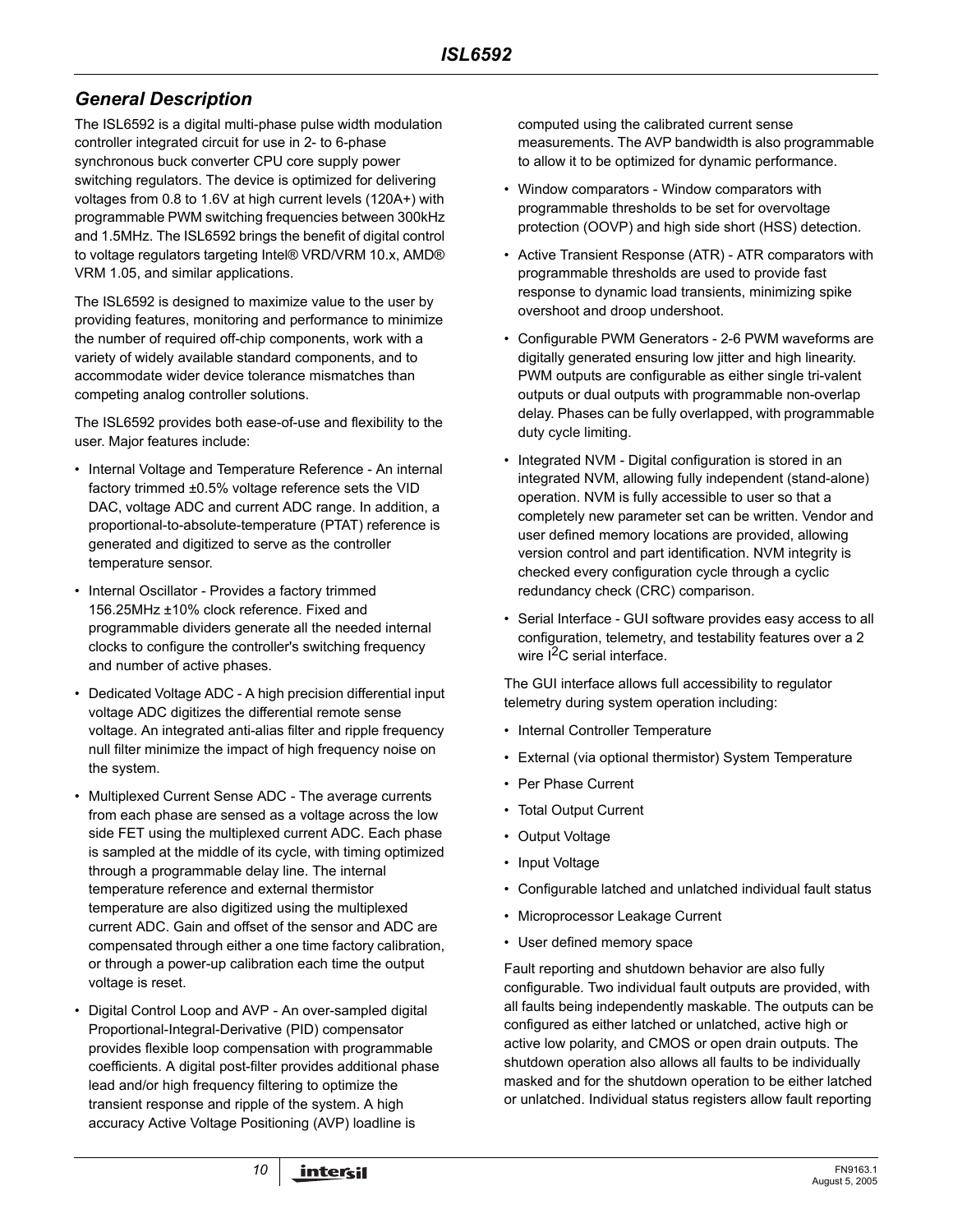over the serial bus to identify the specific fault event. Fault detection includes the following:

- Input Undervoltage
- Output Overvoltage
- Output Undervoltage
- High-side Short
- Per Phase Overcurrent
- Total Output Overcurrent
- Two levels of Internal Temperature Protection
- Two levels of External Temperature Protection
- Configuration Failure
- Calibration Range Failure
- Calibration Time-out Failure

The ISL6592 is also optimized for use with the ISL6597 integrated power stage to deliver a high performance VR solution. The ISL6597 offers the following benefits when combined with the ISL6592 controller:

- Low delay, fast transition, low r<sub>DS(ON)</sub> (13mΩ) integrated high side P-channel FET
- Low delay, high drive (2A) low side N-channel FET driver
- High accuracy, low drift integrated current mirror, allowing lossless current sensing with loadline accuracy comparable to series sense resistor solutions
- Power supply sequence independence between the power input (12V), low side driver supply (5-12V), and controller supply (3.3V)
- Direct high side short detect and crowbar capability, operates off the 12V input supply and is thus independent of controller power supply

Please see the ISL6597 data sheet for more details on the performance, capability, and interface requirements of ISL6592/ISL6597 systems.

## *Theory of Operation*

#### *Power Up and Initialization*

The ISL6592 is designed to provide supply sequence independence and graceful turn-on and turn-off operation. It operates from a single +3.3V supply, while an on-chip low drop-out (LDO) regulator generates an internal +2.5V supply. Power-up controller configuration is initialized by either an internal threshold based power-on reset, or by an external reset pin (RST\_N). During controller configuration, the contents of the NVM are read into the controller's registers. During configuration, all outputs are three-stated, allowing board pull-up or pull-down resistors to set the correct default level.

Once configuration is completed, the controller enters an inactive state. Outputs assume their default values, which may be low, high or three-state. During the inactive state, the controller can communicate over the serial bus, report configuration or inactive state faults (e.g. high side short). The controller will leave the inactive state and begin softstart once it has a valid VID, OEN is asserted, and the 12V power input is valid. The 12V input is sensed through a resistive divider on the board, and a programmable threshold comparator must be tripped if the input undervoltage lockout is enabled. The sense circuit can be easily modified to also sense an independent or sequenced lower drive voltage typically used to optimize the efficiency of the power stage low side FET.

#### *Soft-Start and Calibration*

Prior to entering an active regulating state, the ISL6592 performs a well-controlled, monotonic initial ramp or "softstart". Soft-start is performed by actively regulating the load voltage while digitally ramping the target voltage from 0 to the voltage set. During this time, the optional power-up system calibration can be performed. The calibration algorithm compensates for variations in low-side FET r<sub>DS(ON)</sub>, parasitic inductance and resistance by regulating to a low voltage level, putting a known current load through each phase individually and compensating for the current sense gain and offset error, as well as changes in temperature. Alternatively, default compensation values can be used, or the compensation values can be computed during system test and stored in memory. The external current load needed to perform calibration can be implemented with a precision resistor and N-channel FET. The voltage across the resistor is sensed and the N-channel FET gate voltage is adjusted through an internal opamp loop to provide the desired precision current. The calibration current level and the voltage level at which the calibration is performed are both programmable.

After the soft-start ramp is completed, the processor's leakage current is measured. At this point the regulator enters the active regulation state and the VCC\_PWRGD pin transitions from "0" to "1," indicating that the microprocessor voltage is within 90% of the target value.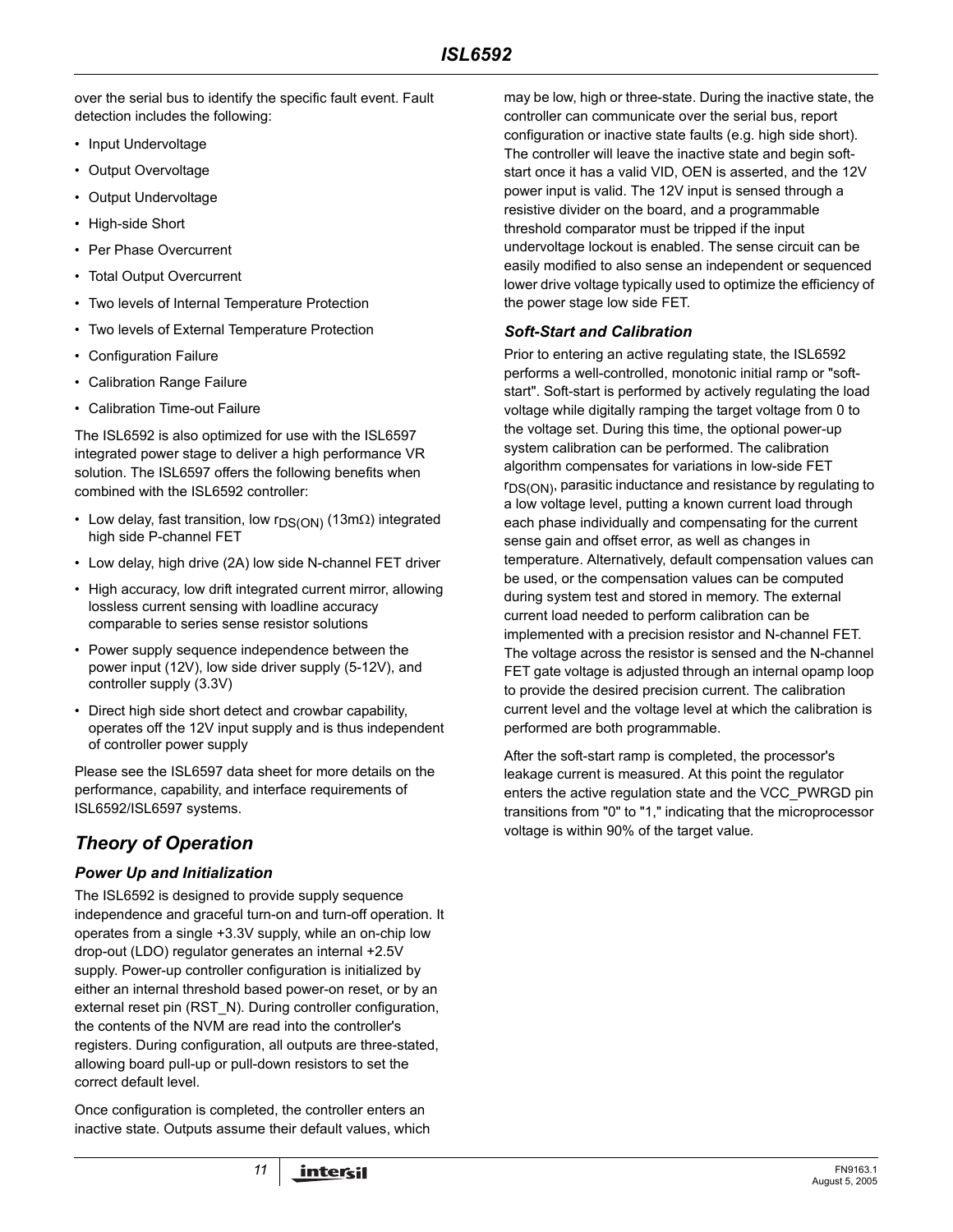

#### **FIGURE 3. SOFT-START/CALIBRATION SEQUENCE (3-PHASE)**

#### *Shutdown*

The ISL6592 also performs a controlled shutdown response to minimize any voltage undershoot. The shutdown state can be entered from the soft-start or active regulation states either through user intervention (de-asserting OEN or all one's VID), or through a detected fault such as overtemperature or output overvoltage. During shutdown, the PWM width is reduced at a steady programmable rate, and then the power stage is three-stated once the pulse width reaches 0.

After shutdown is complete, the controller re-enters the inactive state after a fixed delay. This delay minimizes the duty cycle associated with autonomous restarts if the fault that caused the shutdown disappears once the output is disabled. Alternatively, the fault can be configured so that it is latched and clearing requires user intervention such as toggling OEN, toggling RESET\_N, or cycling power.

#### *Switching Frequency*

Timing is provided by an on-chip, factory trimmed, temperature compensated oscillator. Additionally, this onchip oscillator can be frequency modulated by a pseudo random pattern to spread the clock spectrum and reduce system electro-magnetic interference (EMI).

The ISL6592 operates with a fixed switching frequency (i.e. the switching frequency is fixed independent of load) that is configurable between 300kHz and 1.5MHz. A programmable divider is used to generate the switching frequency, where the frequency is given by:

Fsw = 156.25MHz/(2 x div\_sel x Nph)

where Fsw is the switching frequency, 156.25MHz is the nominal frequency of the timing reference oscillator, div\_sel is the programmable divider ratio between 6 and 127, and Nph is the number of phases between 2 and 6.

Although switching frequencies of less than 300kHz and greater than 1.5MHz can be generated, various system optimization parameters may not have adequate range to optimize the loop outside this range.

#### *Output Voltage Sensing and Voltage ADC*

The ISL6592 is built around a high performance digital feedback control loop that senses the differential voltage at the load. This is used to generate the appropriate pulse width modulated (PWM) waveforms to drive the power stages and regulate the load voltage.

The differential sense voltage is digitized with a high speed, high precision analog-to-digital converter (ADC). The onchip factory trimmed temperature compensated bandgap voltage reference ensures the ADC accuracy is well within the regulator setpoint accuracy requirements. The ADC is sampled synchronously so that there are 2 ADC samples per phase per switching cycle, at a frequency given by:

#### $Fs = 156.25MHz/div$  sel

The ADC also includes a post-filter which, when enabled, provides a null at Fsw \* (Nph/2), which is the ripple frequency. This ripple null filter works in conjunction with an internal analog anti-alias filter. The anti-alias filter is a single pole, 2MHz low pass filter. The corner frequency can be lowered by adding series resistors in the board.

#### *Current Sensing and Current ADC*

The ISL6592 provides for precise current monitoring in each power stage, allowing for industry-leading loadline accuracy for active voltage positioning (AVP). The current in each power stage is sensed by measuring the voltage across the bottom side FET in the middle of its on cycle. This voltage is digitized using a multiplexed current ADC.

The current sense inputs (ISEN1 to ISEN6) are held at a virtual ground with programmable offset from 25mV to 200mV. The large voltage swing at the drain of the low side FET is eliminated by using a series resistor, converting the signal to a current equal to:

Isense = (Voff - Vds)/Rsense

where Isense is the current sourced by the sense input, Voff is the programmable offset, Vds is the voltage across the low side FET, and Rsense is an external resistor whose value is chosen to scale the input depending on the expected rDS(ON).

The input current is mirrored and multiplexed, then digitized by the 6 bit current ADC with an effective input range of 0 to 275µA in 4.3µA steps. The ADC samples the current in each phase once per switching cycle, and the sampling instant can be varied using a programmable delay, such that sampling in the middle of the ON cycle can be guaranteed.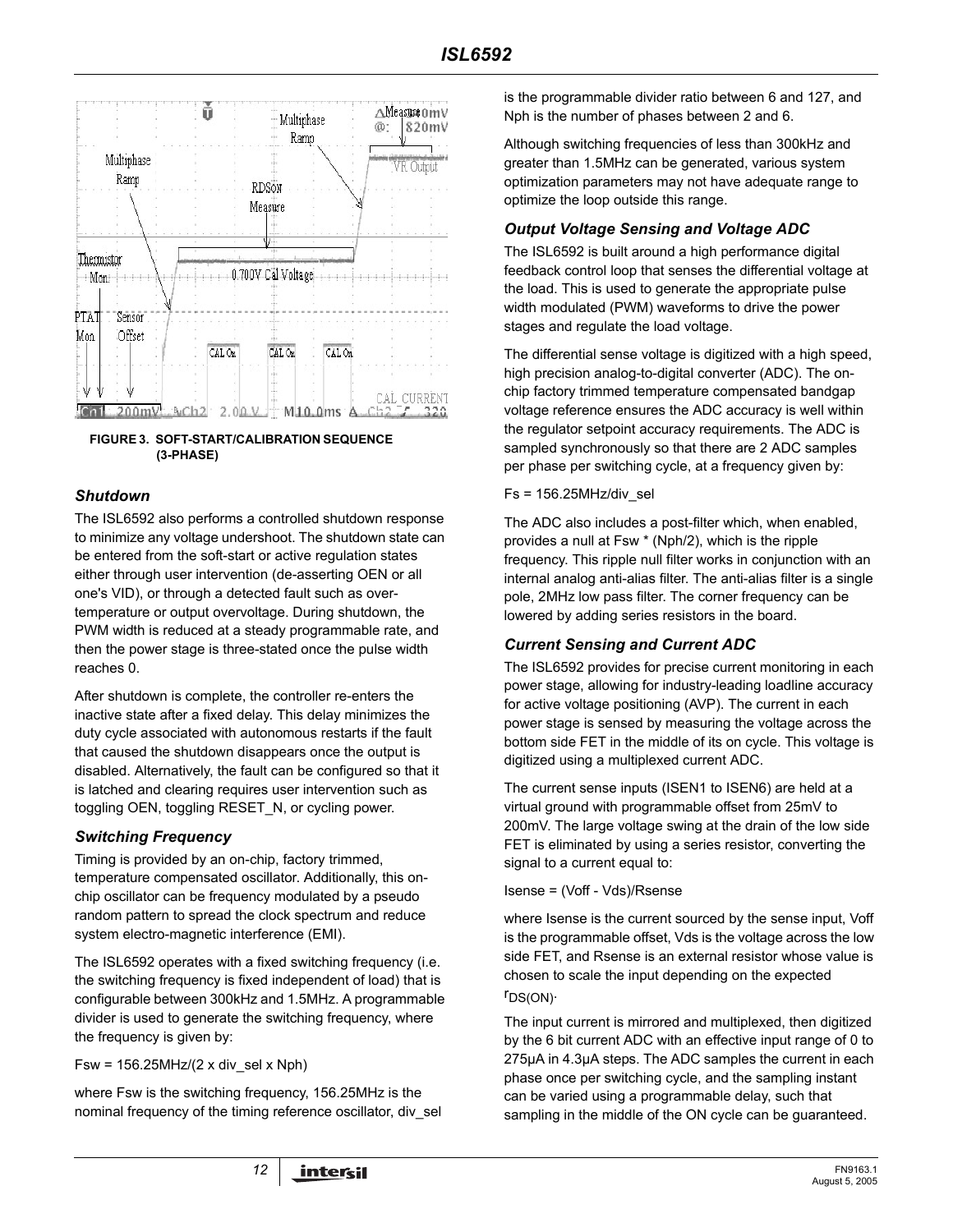The current in the power stage can then be inferred from the current ADC measurement if the drain-source resistance  $(r_{DS(ON)})$  of the FET is known. The  $r_{DS(ON)}$  of each FET can be either programmed as a default value, or it can be determined by running the calibration routine either one time at system test or every time the system starts up. Calibration is performed by providing a known current load while the regulator is on and correcting the gain and offset of the current measurement. This requires the use of a precision external current source consisting of a dedicated calibration FET and sense resistor. The ISL6592 senses the voltage across the resistor and provide a variable voltage to drive the gate of the calibration FET, varying its  $r_{DS(ON)}$  such that the current through the FET and resistor are under closed loop control. The calibration current and voltage level at which calibration occurs are programmable, and the calibration routine can be bypassed if the default values are to be used. The  $r_{DS(ON)}$  value is compensated for temperature drift using either the on-chip temperature sense or an external thermistor that can be placed close to the power stage.

The external temperature sense input, TEMP\_SEN, is a virtual ground input with a fixed offset of 150mV. An external negative TC thermistor is tied to ground, generating the input current for the measurement. Series resistors or shunt resistors can be used to scale the current. The current range is the same as the current sense inputs, from 0 to 275µA in 4.3µA steps. Default values should be chosen such that the ADC range is not clipped. The ADC measurements are converted to temperature using a programmable 4-segment piece-wise linear table. The internal proportional-to-absolute temperature (PTAT) reference is digitized directly, using a linear curve fit. Both internal and external temperature measurements are multiplexed through the current ADC at a low frequency, providing run-time internal and external temperature information to perform temperature compensation, reporting, alerts, and shutdown.

When used with the ISL6597 integrated power stage, the integrated current sense output can be directly interfaced with the ISL6592 current sense input. The integrated current sense provides superior accuracy, with loadline accuracy comparable to those achieved with series sense resistors. Additionally, the integrated temperature sense in the ISL6597 can be used instead of the external thermistor, providing direct power stage measurements to the system.

#### *Digital Control Loop and PWM Generation*

The digital control loop uses a proportional, integral, and derivative (PID) compensator to drive the digitized sense voltage to the desired target. An additional second derivative gain term and a 2nd order post-filter provide additional high order zeros and poles to further refine the wideband characteristics of the loop. All loop parameters are programmable over a wide range of values, allowing loop

bandwidths of 10-300kHz to be attained depending on the number and type of power stages used.

The effective transfer function of the compensator is given by:

$$
H(z) = \left(\frac{K_i}{1 - z^{-1}} + K_p + K_d(1 - z^{-1}) + K_{d2}(1 - z^{-1})^2\right)
$$

$$
\left(\frac{1 + K_{fd1} + K_{fd2}}{1 + K_{fd1}z^{-1} + K_{fd2}z^{-2}}\right) \left(\frac{K_{mod}}{N_{ph} \cdot div\_sel}\right) \left(\frac{V_{in}}{Q}\right)
$$

where:

Ki, Kp, Kd, and Kd2 are the integral, proportional, derivative, and second derivative gain terms

Kfd1 and Kfd2 are the coefficients of a second order all pole low pass post-filter

Kmod is a programmable maximum duty cycle scaling term

Nph is the number of phases and div sel is the divider ratio setting the switching frequency

Vin is the power stage input voltage, typically 12V

Q is the ADC step size, 3.125mV

The control loop operates at the same frequency as the voltage ADC, which is synchronous to the switching frequency and given by:

 $Fs = 2 * Nph * Fsw = 156.25 MHz/div$  sel

The compensator digital output is converted to a pulse width using a digital counter based pulse width modulator. The pulse width modulator uses 2 successive samples to modulate the leading edge and then the trailing edge of a pulse. The modulator provides for monotonic edge placements with a resolution of 100ps. The next 2 samples are then used to modulate the next phase in the firing sequence. The pulse width modulator is capable of setting a maximum duty cycle limit, overlapping adjacent phases, a minimum pulse width of 13ns, and also producing zero pulse width with minimal glitching.

## *Voltage Identification Codes*

The target voltage is provided by external parallel 6-bit voltage identification (VID) inputs. The VID maps can be configured as either Intel® VID, AMD®, or programmable offset tables. The ISL6592 is fully compliant with VRD/VRM 10.1 and 10.2 deglitching and dynamic VID stepping requirements.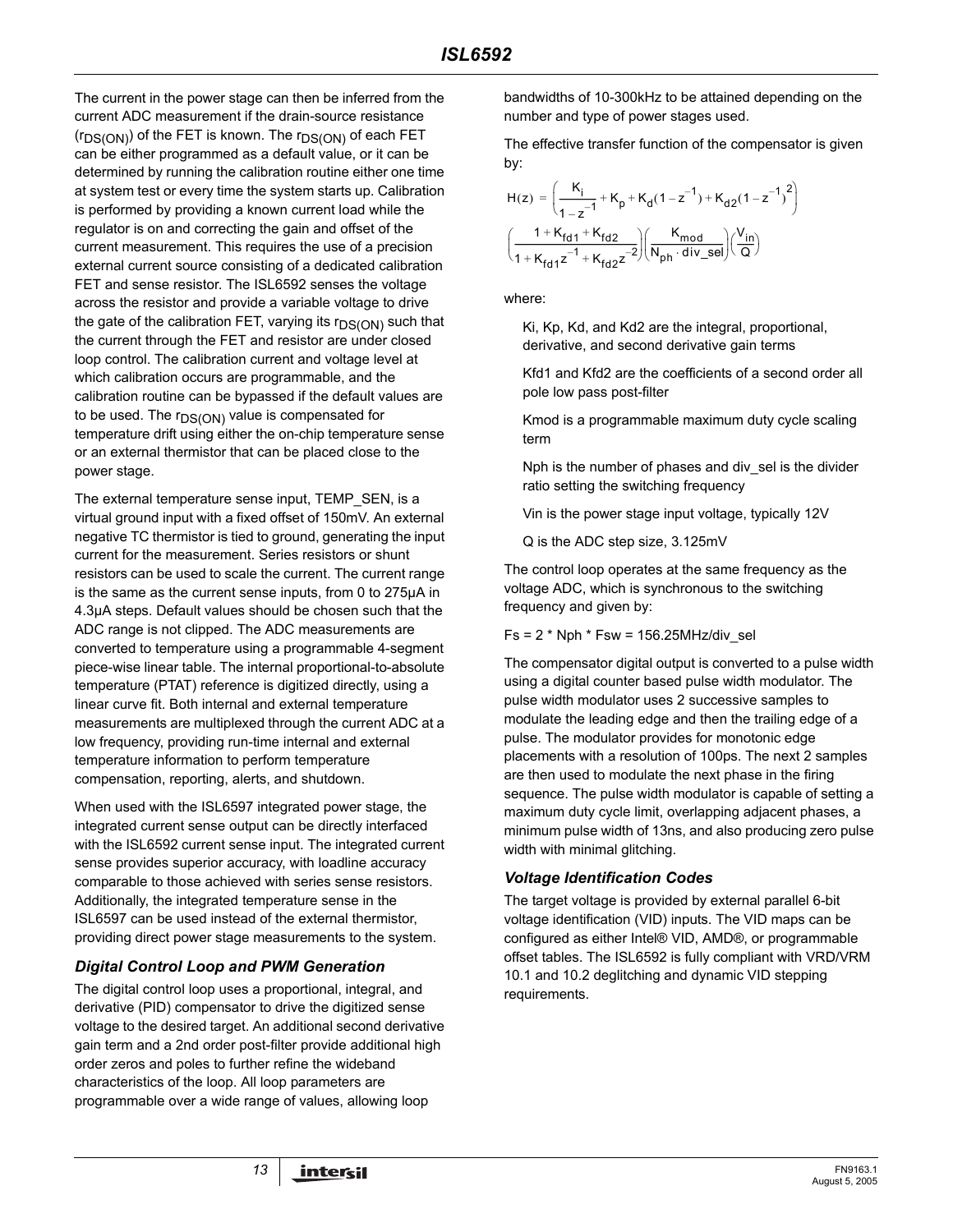# *ISL6592*

| VID4         | VID <sub>3</sub>    | VID <sub>2</sub> | VID1         | VID <sub>0</sub> | VID <sub>5</sub>    | <b>VOUT</b> | VID4         | VID <sub>3</sub> | VID <sub>2</sub>    | VID1         | VID <sub>0</sub> | VID <sub>5</sub> | <b>VOUT</b> |
|--------------|---------------------|------------------|--------------|------------------|---------------------|-------------|--------------|------------------|---------------------|--------------|------------------|------------------|-------------|
| $\pmb{0}$    | $\mathbf{1}$        | $\pmb{0}$        | $\mathbf{1}$ | $\pmb{0}$        | $\pmb{0}$           | 0.8375      | $\mathbf{1}$ | $\mathbf{1}$     | $\mathsf 0$         | $\mathbf{1}$ | $\mathsf 0$      | $\pmb{0}$        | 1.2125      |
| 0            | $\mathbf{1}$        | 0                | 0            | $\mathbf{1}$     | $\mathbf{1}$        | 0.8500      | $\mathbf{1}$ | $\mathbf{1}$     | 0                   | $\mathsf 0$  | $\mathbf{1}$     | 1                | 1.2250      |
| 0            | $\mathbf{1}$        | 0                | 0            | $\mathbf{1}$     | 0                   | 0.8625      | $\mathbf{1}$ | $\mathbf{1}$     | 0                   | 0            | $\mathbf{1}$     | 0                | 1.2375      |
| 0            | $\mathbf{1}$        | 0                | 0            | $\pmb{0}$        | $\mathbf{1}$        | 0.8750      | $\mathbf{1}$ | $\mathbf{1}$     | $\mathsf 0$         | 0            | 0                | $\mathbf{1}$     | 1.2500      |
| 0            | $\mathbf{1}$        | 0                | 0            | $\pmb{0}$        | 0                   | 0.8875      | $\mathbf{1}$ | $\mathbf{1}$     | 0                   | 0            | $\mathsf 0$      | $\pmb{0}$        | 1.2625      |
| 0            | $\pmb{0}$           | $\mathbf{1}$     | $\mathbf{1}$ | $\mathbf{1}$     | $\mathbf{1}$        | 0.9000      | $\mathbf{1}$ | 0                | $\mathbf{1}$        | $\mathbf{1}$ | $\mathbf{1}$     | 1                | 1.2750      |
| $\pmb{0}$    | $\pmb{0}$           | $\mathbf{1}$     | $\mathbf 1$  | $\mathbf{1}$     | $\pmb{0}$           | 0.9125      | $\mathbf{1}$ | $\pmb{0}$        | $\mathbf{1}$        | $\mathbf 1$  | $\mathbf 1$      | $\pmb{0}$        | 1.2875      |
| 0            | $\pmb{0}$           | $\mathbf{1}$     | $\mathbf{1}$ | $\pmb{0}$        | $\mathbf{1}$        | 0.9250      | $\mathbf{1}$ | $\pmb{0}$        | 1                   | $\mathbf 1$  | 0                | $\mathbf{1}$     | 1.3000      |
| $\pmb{0}$    | $\pmb{0}$           | $\mathbf{1}$     | $\mathbf{1}$ | $\pmb{0}$        | $\pmb{0}$           | 0.9375      | $\mathbf{1}$ | $\pmb{0}$        | 1                   | $\mathbf{1}$ | $\mathsf 0$      | $\pmb{0}$        | 1.3125      |
| 0            | $\pmb{0}$           | $\mathbf{1}$     | 0            | $\mathbf{1}$     | $\mathbf{1}$        | 0.9500      | $\mathbf{1}$ | $\pmb{0}$        | 1                   | 0            | $\mathbf 1$      | 1                | 1.3250      |
| $\pmb{0}$    | $\pmb{0}$           | $\mathbf{1}$     | 0            | $\mathbf{1}$     | $\mathsf{O}\xspace$ | 0.9625      | $\mathbf{1}$ | $\pmb{0}$        | $\mathbf{1}$        | $\pmb{0}$    | $\mathbf{1}$     | 0                | 1.3375      |
| 0            | $\pmb{0}$           | $\mathbf{1}$     | 0            | $\pmb{0}$        | $\mathbf{1}$        | 0.9750      | $\mathbf{1}$ | $\pmb{0}$        | $\mathbf{1}$        | $\pmb{0}$    | 0                | $\mathbf{1}$     | 1.3500      |
| $\pmb{0}$    | $\pmb{0}$           | $\mathbf{1}$     | 0            | $\pmb{0}$        | 0                   | 0.9875      | $\mathbf{1}$ | $\pmb{0}$        | 1                   | 0            | $\mathsf 0$      | $\pmb{0}$        | 1.3625      |
| 0            | $\pmb{0}$           | 0                | $\mathbf{1}$ | $\mathbf{1}$     | $\mathbf{1}$        | 1.0000      | $\mathbf{1}$ | 0                | 0                   | $\mathbf{1}$ | $\mathbf{1}$     | 1                | 1.3750      |
| 0            | $\pmb{0}$           | 0                | $\mathbf 1$  | $\mathbf{1}$     | 0                   | 1.0125      | $\mathbf{1}$ | $\pmb{0}$        | 0                   | $\mathbf 1$  | $\mathbf{1}$     | $\pmb{0}$        | 1.3875      |
| 0            | $\pmb{0}$           | 0                | $\mathbf{1}$ | $\pmb{0}$        | $\mathbf{1}$        | 1.0250      | $\mathbf{1}$ | 0                | $\mathsf{O}\xspace$ | $\mathbf{1}$ | 0                | $\mathbf{1}$     | 1.4000      |
| $\pmb{0}$    | $\pmb{0}$           | 0                | $\mathbf 1$  | $\pmb{0}$        | $\pmb{0}$           | 1.0375      | $\mathbf{1}$ | $\pmb{0}$        | 0                   | $\mathbf{1}$ | $\mathsf 0$      | $\pmb{0}$        | 1.4125      |
| 0            | 0                   | $\pmb{0}$        | 0            | $\mathbf{1}$     | $\mathbf{1}$        | 1.0500      | $\mathbf{1}$ | 0                | 0                   | 0            | $\mathbf{1}$     | 1                | 1.4250      |
| $\pmb{0}$    | $\mathsf{O}\xspace$ | 0                | 0            | $\mathbf{1}$     | 0                   | 1.0625      | $\mathbf{1}$ | $\pmb{0}$        | 0                   | 0            | $\mathbf{1}$     | 0                | 1.4375      |
| 0            | $\pmb{0}$           | 0                | 0            | $\pmb{0}$        | $\mathbf{1}$        | 1.0750      | $\mathbf{1}$ | $\pmb{0}$        | $\mathsf{O}\xspace$ | 0            | 0                | $\mathbf{1}$     | 1.4500      |
| 0            | $\pmb{0}$           | $\pmb{0}$        | 0            | $\pmb{0}$        | $\pmb{0}$           | 1.0875      | 0            | $\pmb{0}$        | 0                   | 0            | $\mathsf 0$      | $\pmb{0}$        | 1.4625      |
| $\mathbf{1}$ | $\mathbf{1}$        | $\mathbf{1}$     | $\mathbf{1}$ | $\mathbf{1}$     | $\mathbf{1}$        | <b>OFF</b>  | 0            | 1                | $\mathbf{1}$        | $\mathbf{1}$ | $\mathbf{1}$     | 1                | 1.4750      |
| $\mathbf{1}$ | $\mathbf{1}$        | $\mathbf{1}$     | $\mathbf{1}$ | $\mathbf{1}$     | 0                   | <b>OFF</b>  | 0            | $\mathbf{1}$     | $\mathbf{1}$        | $\mathbf 1$  | $\mathbf{1}$     | $\pmb{0}$        | 1.4875      |
| 1            | $\mathbf{1}$        | $\mathbf{1}$     | $\mathbf{1}$ | $\pmb{0}$        | $\mathbf{1}$        | 1.1000      | 0            | $\mathbf{1}$     | $\mathbf{1}$        | $\mathbf 1$  | 0                | $\mathbf{1}$     | 1.5000      |
| $\mathbf{1}$ | $\mathbf{1}$        | $\mathbf{1}$     | $\mathbf{1}$ | $\pmb{0}$        | 0                   | 1.1125      | 0            | $\mathbf{1}$     | $\mathbf{1}$        | $\mathbf{1}$ | $\pmb{0}$        | $\pmb{0}$        | 1.5125      |
| $\mathbf{1}$ | $\mathbf{1}$        | $\mathbf{1}$     | 0            | $\mathbf{1}$     | $\mathbf{1}$        | 1.1250      | 0            | $\mathbf{1}$     | 1                   | $\pmb{0}$    | $\mathbf{1}$     | 1                | 1.5250      |
| 1            | $\mathbf{1}$        | $\mathbf{1}$     | 0            | 1                | 0                   | 1.1375      | 0            | $\mathbf{1}$     | $\mathbf{1}$        | 0            | $\mathbf{1}$     | 0                | 1.5375      |
| $\mathbf{1}$ | $\mathbf{1}$        | $\mathbf{1}$     | 0            | $\pmb{0}$        | $\mathbf{1}$        | 1.1500      | $\pmb{0}$    | $\mathbf{1}$     | $\mathbf{1}$        | $\mathsf 0$  | 0                | $\mathbf{1}$     | 1.5500      |
| $\mathbf{1}$ | $\mathbf{1}$        | $\mathbf{1}$     | 0            | $\pmb{0}$        | $\mathsf{O}$        | 1.1625      | $\mathbf 0$  | $\mathbf{1}$     | $\mathbf{1}$        | 0            | 0                | 0                | 1.5625      |
| $\mathbf{1}$ | $\mathbf{1}$        | 0                | $\mathbf{1}$ | $\mathbf{1}$     | 1                   | 1.1750      | 0            | $\mathbf{1}$     | 0                   | $\mathbf{1}$ | $\mathbf{1}$     | $\mathbf{1}$     | 1.5750      |
| $\mathbf{1}$ | $\mathbf{1}$        | $\mathsf 0$      | $\mathbf{1}$ | $\mathbf{1}$     | $\mathsf{O}$        | 1.1875      | $\mathbf 0$  | $\mathbf{1}$     | 0                   | $\mathbf{1}$ | $\mathbf{1}$     | $\mathbf 0$      | 1.5875      |
| $\mathbf{1}$ | $\mathbf{1}$        | 0                | $\mathbf{1}$ | $\pmb{0}$        | $\mathbf{1}$        | 1.2000      | 0            | $\mathbf{1}$     | 0                   | $\mathbf{1}$ | 0                | $\mathbf{1}$     | 1.6000      |

#### **TABLE 1. OUTPUT VOLTAGE vs INTEL® VID CODES**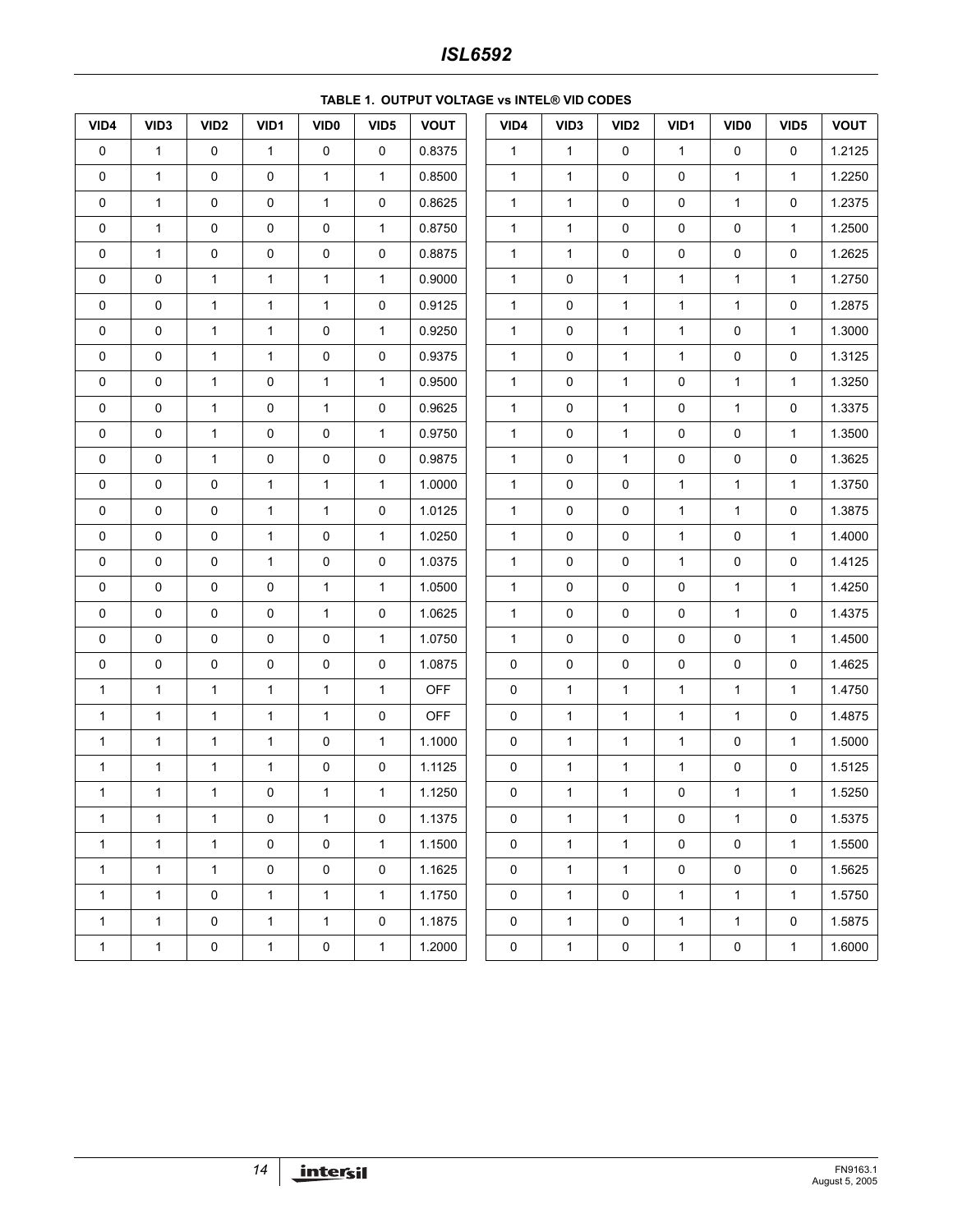| VID4 | VID <sub>3</sub> | VID <sub>2</sub> | VID1           | VID <sub>0</sub> | VID <sub>5</sub> | <b>VOUT</b> |
|------|------------------|------------------|----------------|------------------|------------------|-------------|
| 0    | 1                | 0                | $\mathbf{1}$   | 0                | X                | 1.3000      |
| 0    | 1                | 0                | $\mathbf 0$    | 1                | X                | 1.3250      |
| 0    | 1                | 0                | 0              | 0                | X                | 1.3500      |
| 0    | 0                | 1                | $\mathbf{1}$   | $\mathbf{1}$     | X                | 1.3750      |
| 0    | 0                | 1                | $\mathbf{1}$   | 0                | X                | 1.4000      |
| 0    | 0                | 1                | 0              | $\mathbf{1}$     | X                | 1.4250      |
| 0    | 0                | 1                | 0              | 0                | X                | 1.4500      |
| 0    | 0                | 0                | $\mathbf{1}$   | $\mathbf{1}$     | X                | 1.4750      |
| 0    | 0                | 0                | $\mathbf{1}$   | 0                | X                | 1.5000      |
| 0    | 0                | 0                | 0              | 1                | X                | 1.5250      |
| 0    | 0                | 0                | 0              | 0                | X                | 1.5500      |
| 1    | 1                | 1                | $\overline{1}$ | 1                | X                | <b>OFF</b>  |
| 1    | 1                | 1                | $\mathbf{1}$   | 0                | X                | 0.8000      |
| 1    | 1                | 1                | 0              | 1                | X                | 0.8250      |
| 1    | 1                | 1                | 0              | 0                | X                | 0.8500      |
| 1    | 1                | 0                | $\mathbf{1}$   | 1                | X                | 0.8750      |

#### **TABLE 2. OUTPUT VOLTAGE vs AMD® VID CODES**

#### *Active Voltage Positioning (AVP)*

The AVP loadline can be selected from 4 pre-programmed values using the VRD/M 10.x compliant load line select (LL1 and LL0) inputs. This allows selection of both the loadline slope and the VID setpoint offset. The loadline slope is selectable from 0 to  $4m\Omega$ , and the setpoint offset is selectable from 0 to 50mV in 1.56mV steps.

The total current is computed by adding the current measured from each phase, then filtering with a single pole programmable filter to set the AVP bandwidth.

#### *Current Balancing/Thermal Balancing*

The ISL6592 also uses the channel current measurements to perform current balancing. To minimize thermal gradient effects, each channel adaptively adjusts its current to match the average channel current.

The current balance function can also be used to induce a thermal gradient if, for example, some channels have greater cooling capability due to better proximity to airflow. The ISL6592 allows the user to independently force an offset current to each channel, creating a current gradient. This causes the current balance to force the channels with greater cooling capability to supply a higher percentage of the total current, creating a net thermal equilibrium amongst all channels.

#### *Active Transient Response (ATR)*

Active Transient Response (ATR) is supported through loadline tracking comparators with programmable thresholds. Both internal- and external-loop ATR are supported. Internalloop ATR engages multiple phases to maximize output

| VID4         | VID <sub>3</sub> | VID <sub>2</sub> | VID1         | VID <sub>0</sub> | VID <sub>5</sub> | <b>VOUT</b> | VID4         | VID <sub>3</sub> | VID <sub>2</sub> | VID1         | VID <sub>0</sub> | VID <sub>5</sub> |
|--------------|------------------|------------------|--------------|------------------|------------------|-------------|--------------|------------------|------------------|--------------|------------------|------------------|
| $\mathbf 0$  | $\mathbf{1}$     | $\mathbf{0}$     | $\mathbf{1}$ | $\mathbf 0$      | X                | 1.3000      | $\mathbf{1}$ | $\mathbf{1}$     | $\mathbf 0$      | $\mathbf{1}$ | $\mathbf 0$      | X                |
| 0            | $\mathbf{1}$     | $\mathbf 0$      | $\Omega$     | $\mathbf{1}$     | X                | 1.3250      | $\mathbf{1}$ | $\mathbf{1}$     | $\mathbf 0$      | 0            | $\mathbf{1}$     | X                |
| 0            | $\mathbf{1}$     | $\mathbf 0$      | $\Omega$     | 0                | X                | 1.3500      | 1            | 1                | $\mathbf 0$      | 0            | 0                | X                |
| $\mathbf 0$  | 0                | $\mathbf{1}$     | 1            | 1                | X                | 1.3750      | 1            | $\mathbf 0$      | $\mathbf{1}$     | 1            | 1                | X                |
| 0            | $\mathbf 0$      | $\mathbf{1}$     | $\mathbf{1}$ | $\mathbf 0$      | X                | 1.4000      | $\mathbf{1}$ | 0                | $\mathbf{1}$     | $\mathbf{1}$ | 0                | X                |
| 0            | 0                | $\mathbf{1}$     | 0            | 1                | X                | 1.4250      | 1            | 0                | $\mathbf{1}$     | 0            | 1                | X                |
| 0            | $\mathbf 0$      | 1                | $\mathbf 0$  | $\mathbf 0$      | $\times$         | 1.4500      | 1            | 0                | $\mathbf{1}$     | 0            | 0                | $\times$         |
| 0            | 0                | $\mathbf 0$      | $\mathbf{1}$ | $\mathbf{1}$     | X                | 1.4750      | 1            | 0                | $\mathbf 0$      | $\mathbf{1}$ | $\mathbf{1}$     | X                |
| 0            | 0                | 0                | $\mathbf{1}$ | 0                | X                | 1.5000      | $\mathbf{1}$ | 0                | $\mathbf 0$      | $\mathbf{1}$ | $\mathbf 0$      | X                |
| 0            | 0                | 0                | $\Omega$     | 1                | X                | 1.5250      | 1            | 0                | 0                | 0            | $\mathbf{1}$     | X                |
| 0            | 0                | $\mathbf 0$      | 0            | $\mathbf 0$      | $\times$         | 1.5500      | 1            | $\mathbf 0$      | $\mathbf 0$      | 0            | 0                | X                |
| 1            | $\mathbf{1}$     | $\mathbf{1}$     | $\mathbf{1}$ | $\mathbf{1}$     | X                | <b>OFF</b>  | 0            | 1                | $\mathbf{1}$     | $\mathbf{1}$ | $\mathbf{1}$     | $\times$         |
| 1            | $\mathbf{1}$     | $\mathbf{1}$     | 1            | $\mathbf 0$      | $\times$         | 0.8000      | 0            | 1                | 1                | 1            | 0                | X                |
| $\mathbf{1}$ | 1                | $\mathbf{1}$     | 0            | 1                | X                | 0.8250      | 0            | 1                | 1                | 0            | $\mathbf{1}$     | X                |
| 1            | 1                | $\mathbf{1}$     | $\mathbf 0$  | 0                | X                | 0.8500      | 0            | 1                | 1                | 0            | 0                | X                |
| 1            | 1                | $\mathbf 0$      | 1            | $\mathbf{1}$     | X                | 0.8750      | 0            | 1                | 0                | $\mathbf{1}$ | 1                | X                |

current slew rate and minimize spike and droop due to large transient events. Three independent window comparators allows for variation in the number of phases that sink or source. If the transient is slight, only one phase will respond. If the transient is severe, up to three phases respond. This avoids a dramatic sinking or sourcing event, which can cause oscillation. The ISL6592 controller itself uses hysteretic control algorithms after the transient event to ensure that the power stages return to normal operation smoothly with minimal ringing. External-loop ATR provides additional outputs to engage an additional low latency power stage capable of quick charge delivery to the load. This consists of a small FET with a very fast gate driver. Internaland external-loop ATR can be used independently or in conjunction to optimize transient performance.

#### *Output Configurations*

The ISL6592 provides 12 configurable outputs that are used to drive up to 6 phase power stages. The outputs can be configured as a single tri-valent pulse width modulated (PWM) signal, or as dual complementary high side control (PWM) and low side control (NDRIVE). In addition, the outputs may also be configured to provide the ex-loop ATR outputs, ATRH to drive a high side undershoot control FET, and ATRL to drive a low side overshoot control FET.

For single output configurations, tri-valent FET drivers must be used. The driver input circuit has two thresholds (upper and lower) along with a bias network such that its input is centered between the two thresholds when the ISL6592 output driver is three-stated. This allows three values to be defined for the signal, depending whether the output is high,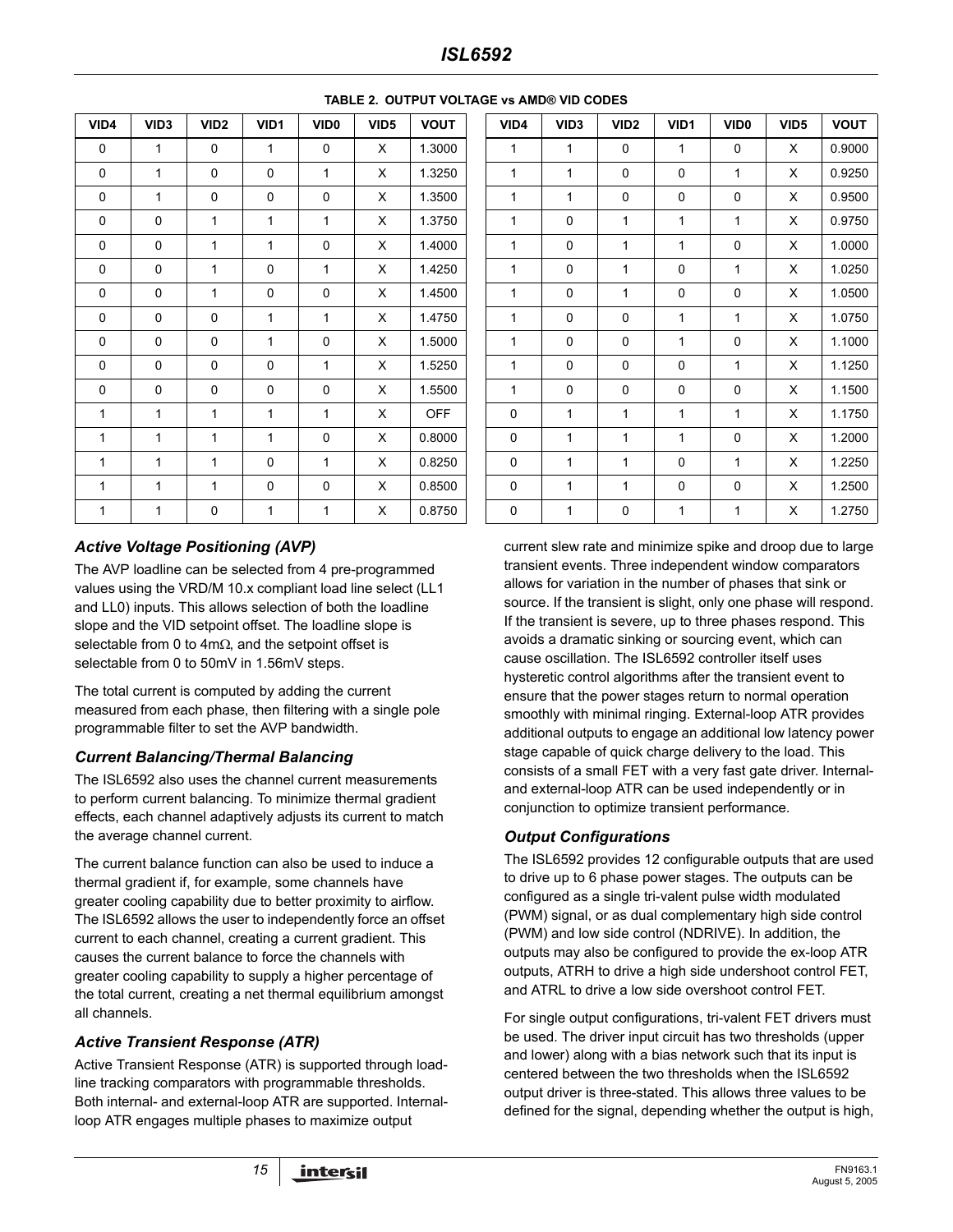low, or high impedance. If the input signal is high, the gate driver turns the high-side switch on. If the input signal is low, the gate driver turns the low-side switch on. If the input signal is three-state, the driver does not turn either high-side or low-side switches on and the power stage is high impedance or three-stated. Non-overlap circuitry matched to the switch FETs characteristics must be incorporated in the FET driver.

For dual output configurations, two independent driver circuits are implemented for the high side and low side. Three-stating the output stage only requires both the PWM and NDRIVE signals to be held logic low. ISL6592 incorporates programmable non-overlap delay, with

separate rising edge and falling edge delays, so that the dual driver does not require non-overlap logic.

The output drive signals are generated using a 3.3V trivalent driver. All outputs are three-stated during reset, configuration, and inactive state. This allows the user to set the appropriate level to three-state the power stage, using external pull-up or pull-down resistors. ISL6592 also supports independent polarity control on each output, allowing any polarity driver to be used.

ISL6592 supporst various output configurations as shown in the Table 3 below.

|                                                                                                                                                                                                                      | NON-SCRAMBLED OUTPUTS (pwm scramble = 0) |                                               |               |             |                                                    |               |                  |                  |                  |      |  |  |
|----------------------------------------------------------------------------------------------------------------------------------------------------------------------------------------------------------------------|------------------------------------------|-----------------------------------------------|---------------|-------------|----------------------------------------------------|---------------|------------------|------------------|------------------|------|--|--|
|                                                                                                                                                                                                                      |                                          | # OF PHASES FOR SINGLE PWM OUTPUTS (dual = 0) |               |             | # OF PHASES FOR DUAL PWM/NDRIVE OUTPUTS (dual = 1) |               |                  |                  |                  |      |  |  |
| <b>OUT</b>                                                                                                                                                                                                           | $\mathbf{2}$                             | 3                                             | 4             | 5           | 6                                                  | $\mathbf{2}$  | 3                | 4                | 5                | 6    |  |  |
| $[1]$                                                                                                                                                                                                                | pwm1                                     | pwm1                                          | pwm1          | pwm1        | pwm1                                               | pwm1          | pwm1             | pwm1             | pwm1             | pwm1 |  |  |
| $[2]$                                                                                                                                                                                                                | pwm2                                     | pwm2                                          | pwm2          | pwm2        | pwm2                                               | pwm2          | pwm2             | pwm2             | pwm2             | pwm2 |  |  |
| $[3]$                                                                                                                                                                                                                | hi-Z                                     | pwm3                                          | pwm3          | pwm3        | pwm3                                               | hi-Z          | pwm3             | pwm3             | pwm <sub>3</sub> | pwm3 |  |  |
| [4]                                                                                                                                                                                                                  | hi-Z                                     | hi-Z                                          | pwm4          | pwm4        | pwm4                                               | ndr1          | ndr1             | ndr1             | ndr1             | ndr1 |  |  |
| $[5]$                                                                                                                                                                                                                | hi-Z                                     | hi-Z                                          | hi-Z          | pwm5        | pwm5                                               | ndr2          | ndr <sub>2</sub> | ndr <sub>2</sub> | ndr2             | ndr2 |  |  |
| [6]                                                                                                                                                                                                                  | hi-Z                                     | hi-Z                                          | hi-Z          | hi-Z        | pwm6                                               | hi-Z          | ndr3             | ndr3             | ndr3             | ndr3 |  |  |
| $[7] \centering% \includegraphics[width=1\textwidth]{images/TransY.pdf} \caption{The first two different values of $d=3$ and $d=4$ (left) and $d=5$ (right) and $d=6$ (right) and $d=6$ (right).} \label{fig:class}$ | hi-Z (atrh)                              | $hi-Z$ (atrh)                                 | $hi-Z$ (atrh) | hi-Z (atrh) | hi-Z (atrh)                                        | $hi-Z$ (atrh) | hi-Z (atrh)      | pwm4             | pwm4             | pwm4 |  |  |
| [8]                                                                                                                                                                                                                  | hi-Z (atrl)                              | $hi-Z$ (atrl)                                 | $hi-Z$ (atrl) | hi-Z (atrl) | $hi-Z$ (atrl)                                      | $hi-Z$ (atrl) | $hi-Z$ (atrl)    | ndr4             | ndr4             | ndr4 |  |  |
| $[9]$                                                                                                                                                                                                                | hi-Z                                     | hi-Z                                          | hi-Z          | hi-Z        | hi-Z                                               | hi-Z          | hi-Z             | hi-Z (atrh)      | pwm5             | pwm5 |  |  |
| $[10]$                                                                                                                                                                                                               | hi-Z                                     | hi-Z                                          | hi-Z          | hi-Z        | hi-Z                                               | hi-Z          | hi-Z             | hi-Z (atrl)      | ndr5             | ndr5 |  |  |
| [11]                                                                                                                                                                                                                 | hi-Z                                     | hi-Z                                          | hi-Z          | hi-Z        | hi-Z                                               | hi-Z          | hi-Z             | hi-Z             | $hi-Z$ (atrh)    | pwm6 |  |  |
| $[12]$                                                                                                                                                                                                               | hi-Z                                     | hi-Z                                          | hi-Z          | hi-Z        | hi-Z                                               | hi-Z          | hi-Z             | hi-Z             | $hi-Z$ (atrl)    | ndr6 |  |  |

#### **TABLE 3. PROGRAMMABLE OUTPUT CONFIGURATION**

| <b>SCRAMBLED OUTPUTS (pwm_scramble = 1)</b> |                                               |               |               |               |               |                |                                                    |             |               |      |  |  |  |
|---------------------------------------------|-----------------------------------------------|---------------|---------------|---------------|---------------|----------------|----------------------------------------------------|-------------|---------------|------|--|--|--|
|                                             | # OF PHASES FOR SINGLE PWM OUTPUTS (dual = 0) |               |               |               |               |                | # OF PHASES FOR DUAL PWM/NDRIVE OUTPUTS (dual = 1) |             |               |      |  |  |  |
| <b>OUT</b>                                  | $\mathbf{2}$                                  | 3             | 4             | 5             | 6             | $\overline{2}$ | 3                                                  | 4           | 5             | 6    |  |  |  |
| $[1]$                                       | pwm1                                          | pwm1          | pwm1          | pwm1          | pwm1          | pwm1           | pwm1                                               | pwm1        | pwm1          | pwm1 |  |  |  |
| $[2]$                                       | hi-Z                                          | hi-Z          | pwm4          | pwm4          | pwm4          | ndr1           | ndr1                                               | ndr1        | ndr1          | ndr1 |  |  |  |
| $[3]$                                       | pwm2                                          | pwm2          | pwm2          | pwm2          | pwm2          | pwm2           | pwm2                                               | pwm2        | pwm2          | pwm2 |  |  |  |
| $[4]$                                       | hi-Z                                          | hi-Z          | hi-Z          | pwm5          | pwm5          | ndr2           | ndr2                                               | ndr2        | ndr2          | ndr2 |  |  |  |
| [5]                                         | hi-Z                                          | pwm3          | pwm3          | pwm3          | pwm3          | hi-Z           | pwm3                                               | pwm3        | pwm3          | pwm3 |  |  |  |
| [6]                                         | hi-Z                                          | hi-Z          | hi-Z          | hi-Z          | pwm6          | hi-Z           | ndr3                                               | ndr3        | ndr3          | ndr3 |  |  |  |
| $[7]$                                       | hi-Z (atrh)                                   | $hi-Z$ (atrh) | hi-Z $(ath)$  | hi-Z (atrh)   | hi-Z $(atrh)$ | hi-Z (atrh)    | $hi-Z$ (atrh)                                      | pwm4        | pwm4          | pwm4 |  |  |  |
| [8]                                         | $hi-Z$ (atrl)                                 | $hi-Z$ (atrl) | $hi-Z$ (atrl) | $hi-Z$ (atrl) | hi-Z $(art)$  | $hi-Z$ (atrl)  | $hi-Z$ (atrl)                                      | ndr4        | ndr4          | ndr4 |  |  |  |
| [9]                                         | hi-Z                                          | hi-Z          | hi-Z          | hi-Z          | hi-Z          | hi-Z           | hi-Z                                               | hi-Z (atrh) | pwm5          | pwm5 |  |  |  |
| $[10]$                                      | hi-Z                                          | hi-Z          | hi-Z          | hi-Z          | hi-Z          | hi-Z           | hi-Z                                               | hi-Z (atrl) | ndr5          | ndr5 |  |  |  |
| $[11]$                                      | hi-Z                                          | hi-Z          | hi-Z          | hi-Z          | hi-Z          | hi-Z           | hi-Z                                               | hi-Z        | $hi-Z$ (atrh) | pwm6 |  |  |  |
| $[12]$                                      | hi-Z                                          | hi-Z          | hi-Z          | hi-Z          | hi-Z          | hi-Z           | hi-Z                                               | hi-Z        | $hi-Z$ (atrl) | ndr6 |  |  |  |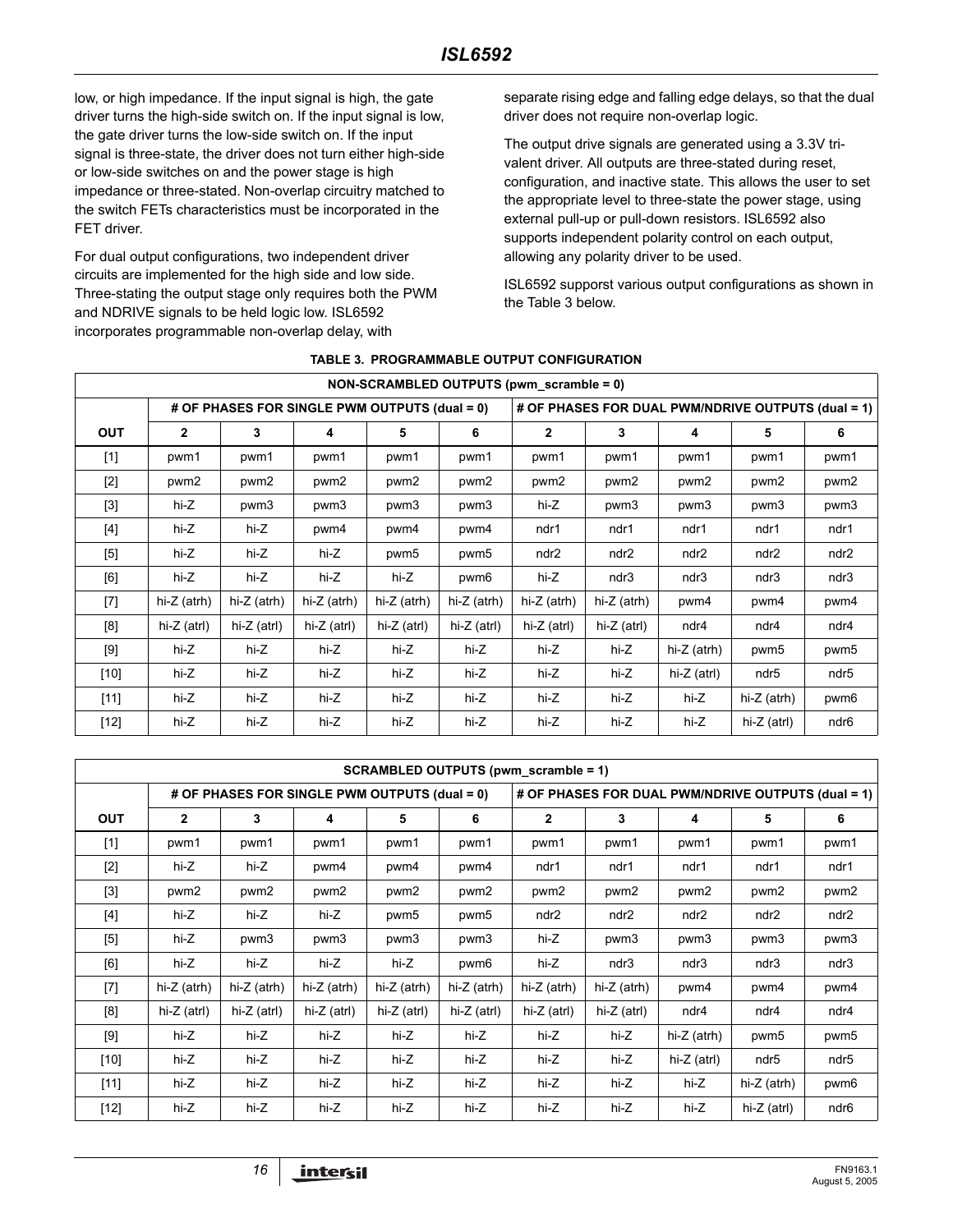## *Output Firing Sequence*

The PWM output and current sense (ISEN) pins of the ISL6592 have been assigned such they can be placed sequentially for PC board layouts (i.e. phase 2 next to 1, phase 3 next to 2, etc...). The output phases are set in a pre-wired firing order to facilitate layout of high phase count systems. For high phase count systems, the VRD layout in the motherboard will likely require the power components to be laid out across two sides of the processor. The firing sequence shown in the table below ensures that for a highly distributed power array, the maximum spatial distribution can be obtained between sequential phases.

#### **TABLE 4. OUTPUT FIRING SEQUENCE**

|               | <b>FIRING SEQUENCE</b>                                                                                                                                          |
|---------------|-----------------------------------------------------------------------------------------------------------------------------------------------------------------|
| $\mathcal{P}$ | $1 + 2 + 1 + 2 + 1 + 2 + 1 + 2 + 1 + 2 + 1 + 2 + $                                                                                                              |
| 3             | $ 1 \rightarrow 2 \rightarrow 3 \rightarrow 1 \rightarrow 2 \rightarrow 3 \rightarrow 1 \rightarrow 2 \rightarrow 3 \rightarrow 1 \rightarrow 2 \rightarrow 3 $ |
| 4             | $1 + 4 + 2 + 3 + 1 + 4 + 2 + 3 + 1 + 4 + 2 + 3$                                                                                                                 |
| 5             | $11 \rightarrow 4 \rightarrow 2 \rightarrow 5 \rightarrow 3 \rightarrow 1 \rightarrow 4 \rightarrow 2 \rightarrow 5 \rightarrow 3 \rightarrow 1 \rightarrow 4$  |
| 6             | $ 1 \rightarrow 4 \rightarrow 2 \rightarrow 5 \rightarrow 3 \rightarrow 6 \rightarrow 1 \rightarrow 4 \rightarrow 2 \rightarrow 5 \rightarrow 3 \rightarrow 6$  |

## *Fault Detection and Fault Handling*

The ISL6592 provides a very flexible fault detection reporting and handling mechanism. Fault detection capability includes:

- Input Undervoltage Protection (IUVP)
- Output Overvoltage Protection (OOVP)
- Output Undervoltage Protection (OUVP)
- High-side Short (HSS)
- Per Phase Overcurrent Protection (OCP)
- Total Output Overcurrent
- Two levels of Internal Temperature Protection
- Two levels of External Temperature Protection
- Configuration Failure
- Calibration Range Failure
- Calibration Time-out Failure

All individual faults are latched and reported over the serial interface. Two configurable fault outputs are provided. Each output allows independent masking of all faults, allowing a subset of faults to be reported over that pin. The outputs can also be configured as either latched or unlatched, active high or active low polarity, and CMOS or open drain outputs.

Typical usage of the configurable fault pins would be as a crowbar signal to drive an external crowbar device, temperature alert to notify the system a thermal shutdown is imminent, or as an interrupt to cause a micro-controller to poll the fault registers.

Shutdown operation also allows a subset of faults to be individually masked. Additionally, the shutdown recovery can be either autonomous or latched. For autonomous recovery, the faults are not latched, so if the fault condition is eliminated when the controller returns to an inactive state, it will wait for a programmable time period, and then attempt a new soft-start. If the fault condition reoccurs, the controller will recommence the shutdown sequence, continuing this cycle indefinitely until the fault condition is eliminated. The programmable delay ensures a sufficiently low duty cycle to prevent the regulator components from being damaged from power cycling, assuming the fault condition itself is not immediately destructive.

For latched shutdown, user intervention to clear the latched fault is required before a new soft-start can be attempted. User intervention must come in the form of OUTEN toggle, RESET N toggle, or controller power cycle.

In addition to fault reporting, there are additional fault handling capabilities specific to each fault type that attempts to provide more graceful fault handling than a shutdown, but more active than simply reporting. The specific fault detection capability and alternate fault handling capability is as follows:

IUVP: The V12\_SEN input continuously senses the +12V supply through a nominally 10:1 resistive divider. A comparator with a programmable threshold is used to indicate an undervoltage condition. IUVP can be used to independently provide either an undervoltage lockout prior to soft-start, or to both provide a lockout and force a shutdown during active regulation.

OOVP/OUVP: Programmable comparators continuously monitor the VSEN inputs to detect an output overvoltage or undervoltage condition. The voltage threshold is set relative to VID. OOVP is enabled during soft-start and active regulation, while OUVP is enabled only during active regulation.

HSS: The HSS (high-side short) comparator monitors the power stages switch node through the ISEN inputs during the inactive state. If a voltage above 1.0V is detected, the comparator will indicate a HSS detect. If enabled, this will turn all the low side FETs on and prevent the controller from beginning the start-up process. The HSS comparators are disabled in soft-start and active regulation.

OCP: The OCP (overcurrent protection) continuously monitors all channel currents to determine whether any of the currents are greater than a programmable threshold. Two mechanisms work independently to control overcurrent conditions. A cycle-by-cycle current limit operates by disabling a channel for one cycle when its current exceeds the threshold. A second mechanism monitors the average current for an overcurrent condition. A programmable threshold sets a current limit at which a steeper loadline is implemented, quickly reducing the output voltage downward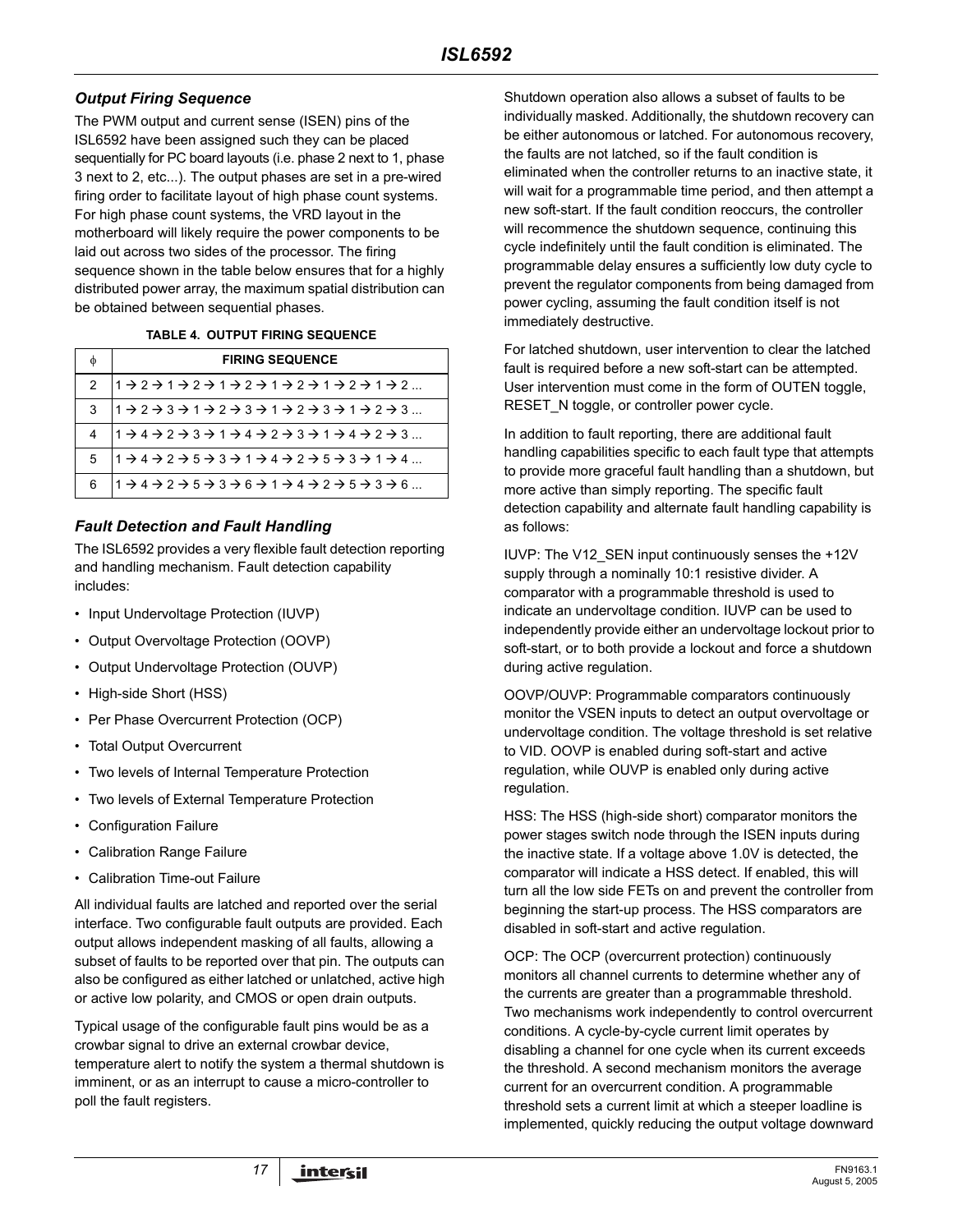as the current increases. Both of these mechanisms allow hiccup mode overcurrent protection, where the controller continues to try to provide a regulated output voltage while in overcurrent. Alternatively, a threshold can be set where the overcurrent condition will cause the controller to initiate shutdown.

Over-Temperature Alert/Shutdown: Both the internal and external temperature monitors are able to provide fault telemetry in order to shut down the VR in an overtemperature condition. Two programmable thresholds are available for temperature faults. Crossing of the first threshold can be used to only generate a fault report. Crossing the second threshold can be used to cause a shutdown to occur.

CRC Failure: The integrity of loading the configuration from the NVM to the controller's registers is checked through a cyclic redundancy code (CRC) check of the data contents. A CRC failure prevents the controller from leaving the inactive state.

Calibration Failure: Calibration failures can be detected as either out of range parameter computations or inability to achieve a regulation target in the given time-frame. These failures typically indicate a component is damaged or missing.

## *I 2C Interface*

All operating parameters in the ISL6592 is configurable via the  $I^2C$  interface. Status can also be read back via the same interface. The ISL6592 operates as a slave at a standard speed of 100kHz.

Three transactions are supported on the  $I^2C$  interface: 1) Set current address, 2) Write register, 3) Read register from current address.

All transactions start with a control byte sent from the  $I<sup>2</sup>C$ master device. The control byte begins with a Start condition, followed by 7-bits of slave address. The last bit sent by the master is the R/W bit and is 0 for a write. If any slaves on the  $I^2C$  bus recognize their address, they will Acknowledge by pulling the serial data line low for the last clock cycle in the control byte. If no slaves exist at that address or are not ready to communicate, the data line will be 1, indicating a Not Acknowledge condition. The ISL6592 address on the  $1^2$ C bus is 1110\_000 or 1110\_001, with the LSB set by the input pin SADDR.

To write a register in the ISL6592, the master sends a control byte with the R/W bit set to 0, indicating a write. If it receives an Acknowledge from the ISL6592, it sends a byte representing the address MSB. The ISL6592 will respond with an Acknowledge. The master then sends a byte representing the address LSB. The ISL6592 will respond with an Acknowledge. The master then sends a byte representing the data MS-byte to be written at the current address. The ISL6592 will respond with an Acknowledge.

The master then sends a byte representing the data LS-byte to be written at the current address. The ISL6592 will respond with an Acknowledge. The master then issues a Stop condition, indicating to the ISL6592 that the current transaction is complete.

To set the current 16-bit address in the ISL6592, the master sends a control byte with the R/W bit set to 0, indicating a write. If it receives an Acknowledge from the ISL6592, it sends a byte representing the address MS-byte. The ISL6592 will respond with an Acknowledge. The master then sends a byte representing the address LS-byte. The ISL6592 will respond with an Acknowledge. The master then issues a Stop condition, indicating to the ISL6592 that the current transaction is complete. Any read commands issued to the ISL6592 will return data from this address.

To read a register from the ISL6592, the master first sets the address to read from. It then sends a control byte with the R/W bit set to 1, indicating a read. If it receives an Acknowledge from the ISL6592 it sends 8 clocks but does not drive the serial data line. The ISL6592 will respond with the MS-byte at the current address. The master will respond with an Acknowledge to indicate to the ISL6592 that the transaction is not yet complete. The master again sends 8 clocks but does not drive the serial data line. The ISL6592 will respond with the LS-byte at the current address. The master will respond with a Not Acknowledge to indicate to the ISL6592 that the transaction is complete. The ISL6592 will stop driving the serial data line. The master then issues a Stop condition to indicate that the transaction is complete.

If the ISL6592 has started an internal operation in response to a transaction on the  $I^2C$  bus (register read/write, flash write, flash page erase) but the operation has not completed before the last Acknowledge slot in the I<sup>2</sup>C bus protocol, the ISL6592 will add wait states by stretching the low portion of the last clock cycle. This also occurs in response to read/write requests to addresses that do not support physical memory in the ISL6592. In this case, the ISL6592 will add wait states until an internal watchdog timer expires, and the  $I^2C$  bus is guaranteed to be released.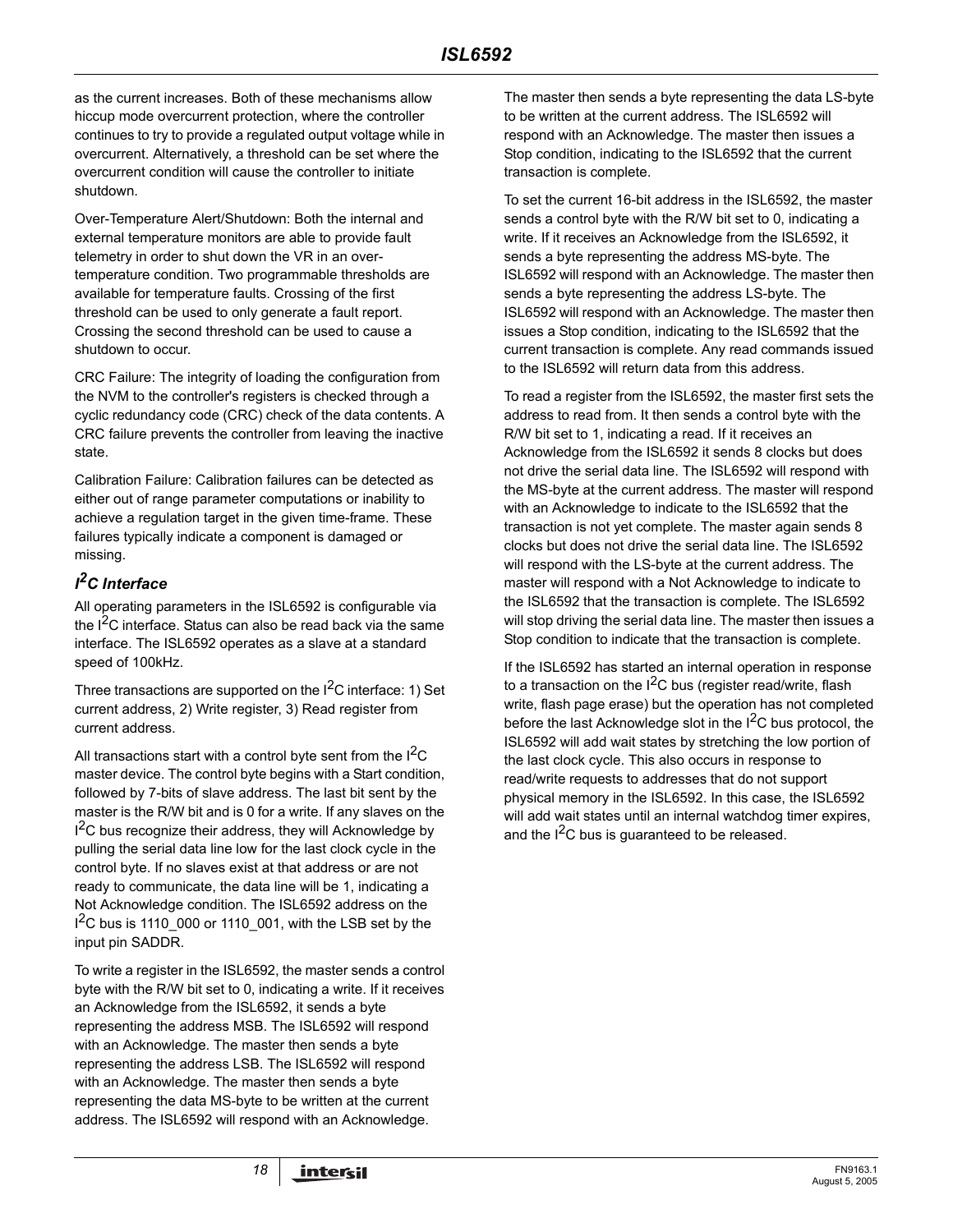## *I 2C Read and Write Protocol*

|          | Data write                |   |              |              |                 |    |              |                         |              |                         |                |
|----------|---------------------------|---|--------------|--------------|-----------------|----|--------------|-------------------------|--------------|-------------------------|----------------|
| <b>S</b> | slave $addr + W$          | A | reg addr MSB | A            | reg addr LSB    | A  | reg data MSB | $\overline{\mathsf{A}}$ | reg data LSB | $\overline{\mathbf{A}}$ | $\blacksquare$ |
|          | Set current address       |   |              |              |                 |    |              |                         |              |                         |                |
| <b>S</b> | slave $addr + W$          | A | reg addr MSB | A            | reg addr LSB    | A  | / P          |                         |              |                         |                |
|          | Read from current address |   |              |              |                 |    |              |                         |              |                         |                |
| <b>S</b> | slave $addr + R$          | A | reg addr MSB | $\mathbf{A}$ | reg addr LSB    | N. | P            |                         |              |                         |                |
|          |                           |   |              |              |                 |    |              |                         |              |                         |                |
|          | Driven by master          |   |              |              | Driven by slave |    |              |                         |              |                         |                |

## *Key Registers*

Table [5](#page-18-0) below provides brief descriptions of several key configuration (R/W - read/write) and status (RO - read only) registers available on the ISL6592 Digital Multiphase Controllers.

<span id="page-18-0"></span>

|                          |                                                                                                                                                          |               | <b>RANGE</b>     |                         |                      |  |
|--------------------------|----------------------------------------------------------------------------------------------------------------------------------------------------------|---------------|------------------|-------------------------|----------------------|--|
| <b>REGISTER</b>          | <b>DESCRIPTION</b>                                                                                                                                       | <b>FORMAT</b> | <b>MIN</b>       | <b>MAX</b>              | <b>RESOLUTION</b>    |  |
| isum $avg[18:0]$         | VR load current. Averaged sum of all channel current data over<br>a user programmable averaging window (default = 16ms)                                  | <b>RO</b>     | 0.00A            | 524.288A                | 1mA                  |  |
| vavp avg mon[9:0]        | AVP output voltage. Averaged VAVP monitored value ADC<br>voltage.                                                                                        | <b>RO</b>     | 0.0 <sub>m</sub> | 3,196.875mV             | 3.125mV              |  |
| kavp_XX[9:0]             | AVP loadline slope. Nominal value of load line slope resistance<br>input for case $LL1 = X$ , $LL0 = X$ .                                                | R/W           | $0.0\Omega$      | $3.902 \text{m}\Omega$  | $0.003815m\Omega$    |  |
| load line offset XX[4:0] | AVP loadline VID offset. VID set-point load-line offset tolerance<br>voltage for case $LL1 = X$ , $LL0 = X$ .                                            | R/W           | 0.0V             | 48.4375mV               | 1.5625mV             |  |
| kavp_limit_XX[9:0]       | Secondary overcurrent limit AVP loadline slope. Overcurrent<br>load line slope resistance input for case $LL1 = X$ , $LL0 = X$ .                         | R/W           | $0.0\Omega$      | $15.610 \text{m}\Omega$ | $0.01526$ m $\Omega$ |  |
| isum_max_XX[7:0]         | Overcurrent limit. Max load current threshold for secondary<br>slope roll-off of AVP voltage or overcurrent shutdown for case<br>$LL1 = X$ , $LL0 = X$ . | R/W           | 0.0A             | $+204.0A$               | 0.800A               |  |
| ptat mon[5:0]            | PTAT Temperature. Averaged PTAT calibration temperature<br>output.                                                                                       | <b>RO</b>     | $0^{\circ}$ C    | $157.5^{\circ}$ C       | $2.5^{\circ}$ C      |  |
| ptat alert ref[5:0]      | PTAT alert temperature. PTAT sensor alert temperature<br>reference.                                                                                      | R/W           | $0^{\circ}$ C    | $157.5^{\circ}$ C       | $2.5^{\circ}$ C      |  |
| ptat shutdown ref[5:0]   | PTAT shutdown temperature. PTAT sensor shutdown<br>temperature reference.                                                                                | R/W           | $0^{\circ}$ C    | $157.5^{\circ}$ C       | $2.5^{\circ}$ C      |  |
| temp_mon[5:0]            | Thermistor temperature. Averaged Thermistor monitor<br>temperature output.                                                                               | <b>RO</b>     | $0^{\circ}$ C    | 157.5°C                 | $2.5^{\circ}$ C      |  |
| therm_alert_ref[5:0]     | Thermistor alert temperature. Thermistor sensor alert<br>temperature reference.                                                                          | R/W           | $0^{\circ}$ C    | $157.5^{\circ}$ C       | $2.5^{\circ}$ C      |  |
| therm_shutdown_ref[5:0]  | Thermistor shutdown temperature. Thermistor sensor<br>shutdown temperature reference.                                                                    | R/W           | $0^{\circ}$ C    | 157.5°C                 | $2.5^{\circ}$ C      |  |
| iuvp thresh[5:0]         | Input undervoltage threshold. IUVP comparator threshold fixed<br>at 0.975V                                                                               | R/W           | n/a              | .975V                   | 0.25V                |  |
| oovp limit XX[5:0]       | Output overvoltage protect threshold. Tracking VID overvoltage<br>threshold for case $LL1 = X$ , $LL0 = X$ .                                             | R/W           | 0.0 <sub>m</sub> | 787.5mV                 | 12.5mV               |  |
| ouvp limit XX[5:0]       | Output undervoltage protect threshold fixed at 0.6V                                                                                                      | R/W           | n/aV             | 600mV                   | 12.5mV               |  |

#### **TABLE 5. KEY REGISTERS**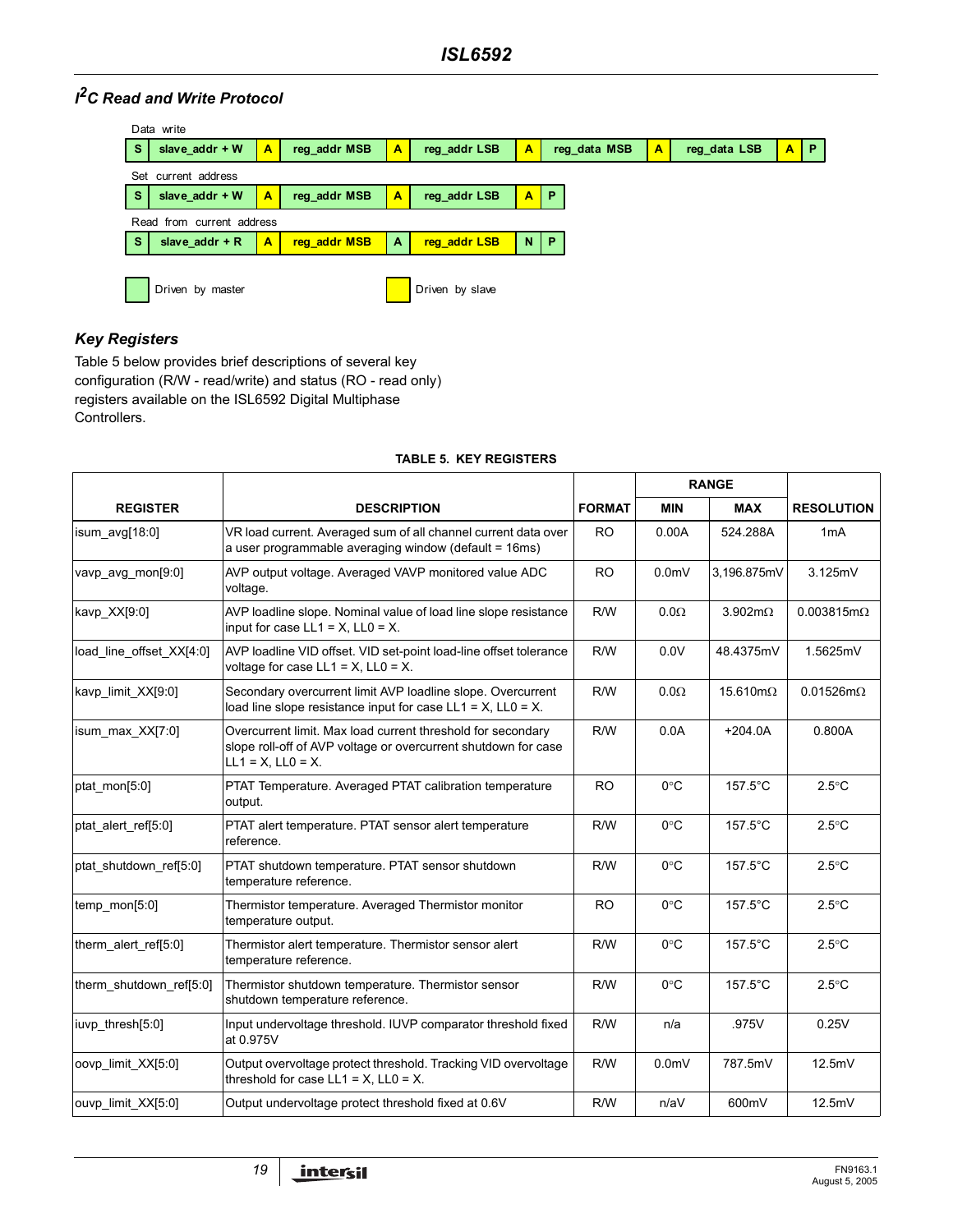|                                        |                                                                                                                                                                                                                                                                                                                                                                                                                                                                                                                                                                                                                                                                                                                                         |               | <b>RANGE</b> |            |                   |  |
|----------------------------------------|-----------------------------------------------------------------------------------------------------------------------------------------------------------------------------------------------------------------------------------------------------------------------------------------------------------------------------------------------------------------------------------------------------------------------------------------------------------------------------------------------------------------------------------------------------------------------------------------------------------------------------------------------------------------------------------------------------------------------------------------|---------------|--------------|------------|-------------------|--|
| <b>REGISTER</b>                        | <b>DESCRIPTION</b>                                                                                                                                                                                                                                                                                                                                                                                                                                                                                                                                                                                                                                                                                                                      | <b>FORMAT</b> | <b>MIN</b>   | <b>MAX</b> | <b>RESOLUTION</b> |  |
| pwm_scramble                           | PWM scramble select. Controls mapping of PWM and NDRIVE<br>signals to pins OUT1 through OUT12. See Table 3 herein for<br>details.                                                                                                                                                                                                                                                                                                                                                                                                                                                                                                                                                                                                       |               |              |            |                   |  |
| dual                                   | PWM/NDRIVE select.<br>$0 =$ Only PWM outputs active for use with single input drivers<br>1 = PWM & NDRIVE outputs active for use with dual input<br>drivers                                                                                                                                                                                                                                                                                                                                                                                                                                                                                                                                                                             |               |              |            |                   |  |
| fault1_mask[17:0]<br>fault2_mask[17:0] | Fault1 pin output masks. Inputs are enabled for reporting when<br>set to logic 1. If multiple inputs are selected, output is "OR" of<br>selected input signals.<br>$17 = NVM$ fault<br>$16$ = Internal bus fault<br>$15 = IUVP$<br>$14 = OUVP$<br>$13 = OOVP$<br>$12$ = thermistor temp alert<br>$11$ = thermistor temp shutdown<br>$10 = PTAT$ temp alert<br>$9 = P TAT$ temp shutdown<br>$8$ = channel 1 high side short<br>$7 =$ channel 2 high side short<br>$6$ = channel 3 high side short<br>$5 =$ channel 4 high side short<br>$4 =$ channel 5 high side short<br>$3$ = channel 6 high side short<br>$2 =$ unused<br>$1 = MHz$ controller fault<br>$0 =$ Calibration fault                                                      |               |              |            |                   |  |
| shutdown_mask[15:0]                    | Shutdown control mask. Inputs are enabled for shutdown when<br>set to logic 1. If multiple inputs are selected, output is "OR" of<br>selected input signals.<br>$15 = IUVP$<br>$14 = OUVP$<br>$13 = OOVP$<br>12 = Individual phase current fault during active regulation<br>$11$ = thermistor temp shutdown<br>10 = Individual phase current fault during soft-start<br>9 = PTAT temp shutdown<br>$8$ = channel 1 high side short<br>7 = channel 2 high side short<br>$6$ = channel 3 high side short<br>5 = channel 4 high side short<br>$4$ = channel 5 high side short<br>3 = channel 6 high side short<br>2 = Total current fault during active regulation<br>1 = Total current fault during soft-start<br>$0 =$ Calibration fault |               |              |            |                   |  |
| ch_mask $[6:1]$                        | Channel mask. Selects number of active phases. Phases must<br>be selected in sequential order.<br>$000011 = 2$ -phase operation<br>$000111 = 3$ -phase operation<br>$001111 = 4$ -phase operation<br>$011111 = 5$ -phase operation<br>$111111 = 6$ -phase operation                                                                                                                                                                                                                                                                                                                                                                                                                                                                     |               |              |            |                   |  |